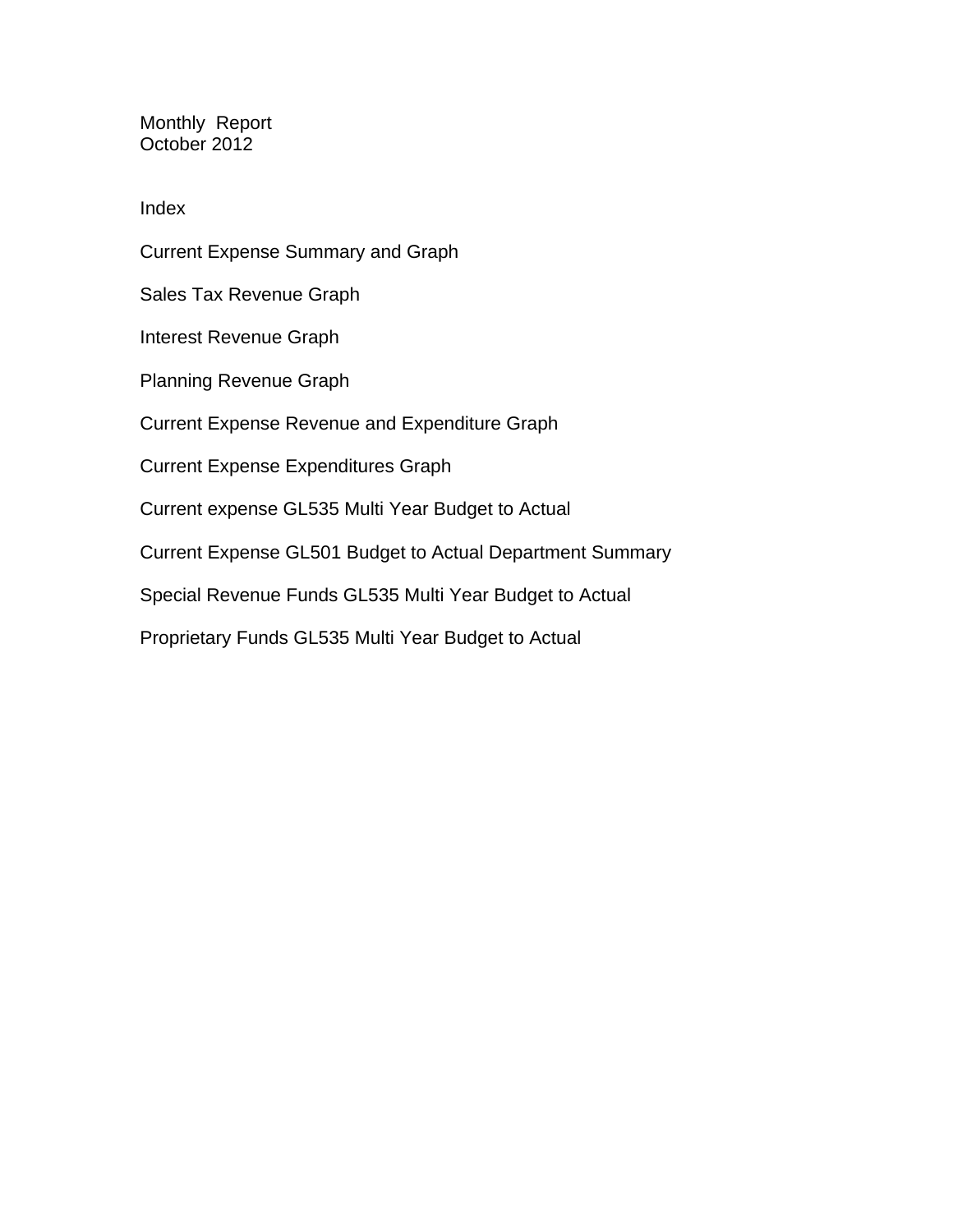| CURRENT EXPENSE Thousands (000's) |                |                     |                         |               |                |            |                        |               |                          |            |                         |        |
|-----------------------------------|----------------|---------------------|-------------------------|---------------|----------------|------------|------------------------|---------------|--------------------------|------------|-------------------------|--------|
|                                   |                | <b>Current Year</b> |                         |               |                | 2011       |                        |               |                          | 2010       |                         |        |
|                                   | Current        | <b>YTD</b>          | <b>Budget</b>           | %VS           | Current        | <b>YTD</b> | <b>Budget</b>          | % VS          | Current                  | <b>YTD</b> | <b>Budget</b>           | % VS   |
|                                   | Actual         | Actual              | Net of Beg.<br>Fund Bal | <b>Budget</b> | Actual         | Actual     | Net of Beg<br>Fund Bal | <b>Budget</b> | Actual                   | Actual     | Net of Beg.<br>Fund Bal | Budget |
| Revenue                           |                |                     |                         |               |                |            |                        |               |                          |            |                         |        |
| <b>Property Tax</b>               | 2,019          | 6,127               | 7,182                   | 85%           | 2,221          | 6,449      | 7,437                  | 87%           | 1,751                    | 5,712      | 7,368                   | 78%    |
| Sales Tax                         | 372            | 3,366               | 3,850                   | 87%           | 390            | 3,423      | 4,111                  | 83%           | 334                      | 3,473      | 4,326                   | 80%    |
| <b>Planning and Community</b>     | 120            | 1,054               | 1,656                   | 64%           | 107            | 1,194      | 1,412                  | 85%           | 116                      | 1,237      | 1,229                   | 101%   |
| Interest - Investment             | 19             | 344                 | 255                     | 135%          | 32             | 179        | 200                    | 90%           | 7                        | 257        | 550                     | 47%    |
| Other                             | 426            | 5,009               | 5,117                   | 98%           | 439            | 4,885      | 5,276                  | 93%           | 446                      | 4,775      | 5,171                   | 92%    |
| Subtotal                          | 2,956          | 15,900              | 18,060                  | 88%           | 3,189          | 16,131     | 18,436                 | 87%           | 2,654                    | 15,454     | 18,644                  | 83%    |
| Intergovernmental (Grants)        | 75             | 831                 | 1,066                   | 78%           | 21             | 667        | 1,040                  | 64%           | 76                       | 723        | 807                     | 90%    |
| Total                             | 3,031          | 16,731              | 19,126                  | 87%           | 3,210          | 16,798     | 19,476                 | 86%           | 2,730                    | 16,177     | 19,451                  | 83%    |
| Interfund Transfers-In            | $\blacksquare$ | 2,201               | 2,301                   | 96%           | $\blacksquare$ | 1,879      | 1,919                  | 98%           | $\blacksquare$           | 1,948      | 1,948                   | 100%   |
| Use of Beg Fund Balance           |                |                     | 130                     | 0%            |                |            | 185                    | 0%            | $\overline{\phantom{0}}$ |            | 1,210                   | 0%     |
| <b>Total Revenue</b>              | 3,031          | 18,932              | 21,557                  | 88%           | 3,210          | 18,677     | 21,580                 | 87%           | 2,730                    | 18,125     | 22,609                  | 80%    |
|                                   |                |                     |                         |               |                |            |                        |               |                          |            |                         |        |
| Expenditures                      | 1,576          | 16,016              | 20,371                  | 79%           | 1,516          | 15,703     | 19,917                 | 79%           | 1,631                    | 16,984     | 21,347                  | 80%    |
| Interfund Transfers-Out           | 133            | 1,185               | 1,186                   | 100%          |                | 1,205      | 1,663                  | 72%           | $\blacksquare$           | 1,361      | 1,262                   | 108%   |
| <b>Total Expenditures</b>         | 1.709          | 17,201              | 21,557                  | 80%           | 1,516          | 16,908     | 21.580                 | 78%           | 1.631                    | 18,345     | 22.609                  | 81%    |
| <b>Net Current Expense</b>        | 1,322          | 1,731               | 0                       |               | 1,694          | 1,769      | $\mathbf 0$            |               | 1,099                    | (220)      | 0                       |        |



H:\Accounting\Monthly Reports\2012 Mo Report\10 OCT 2012\1012 OCT 2012.xls 11/14/2012 2:16 PM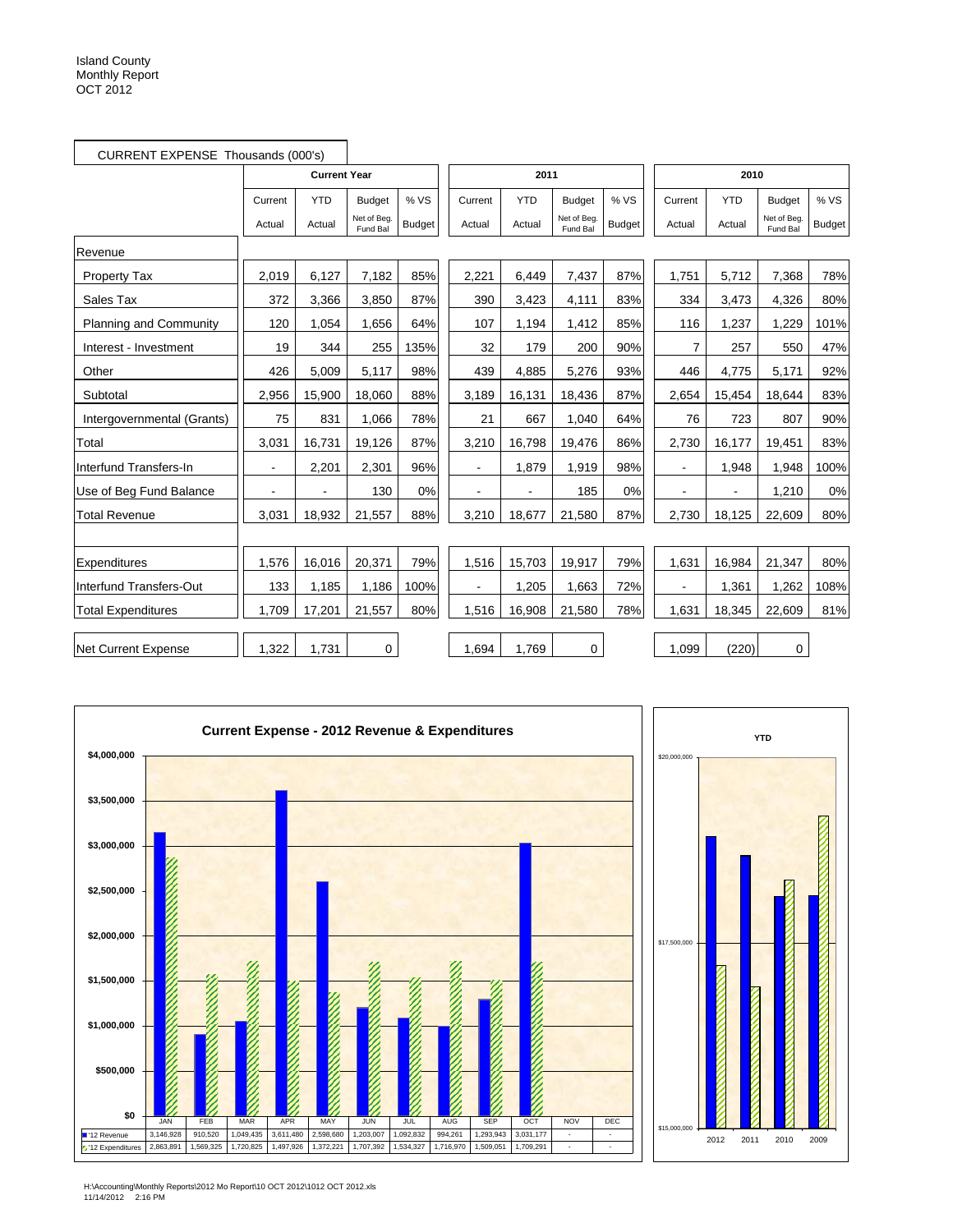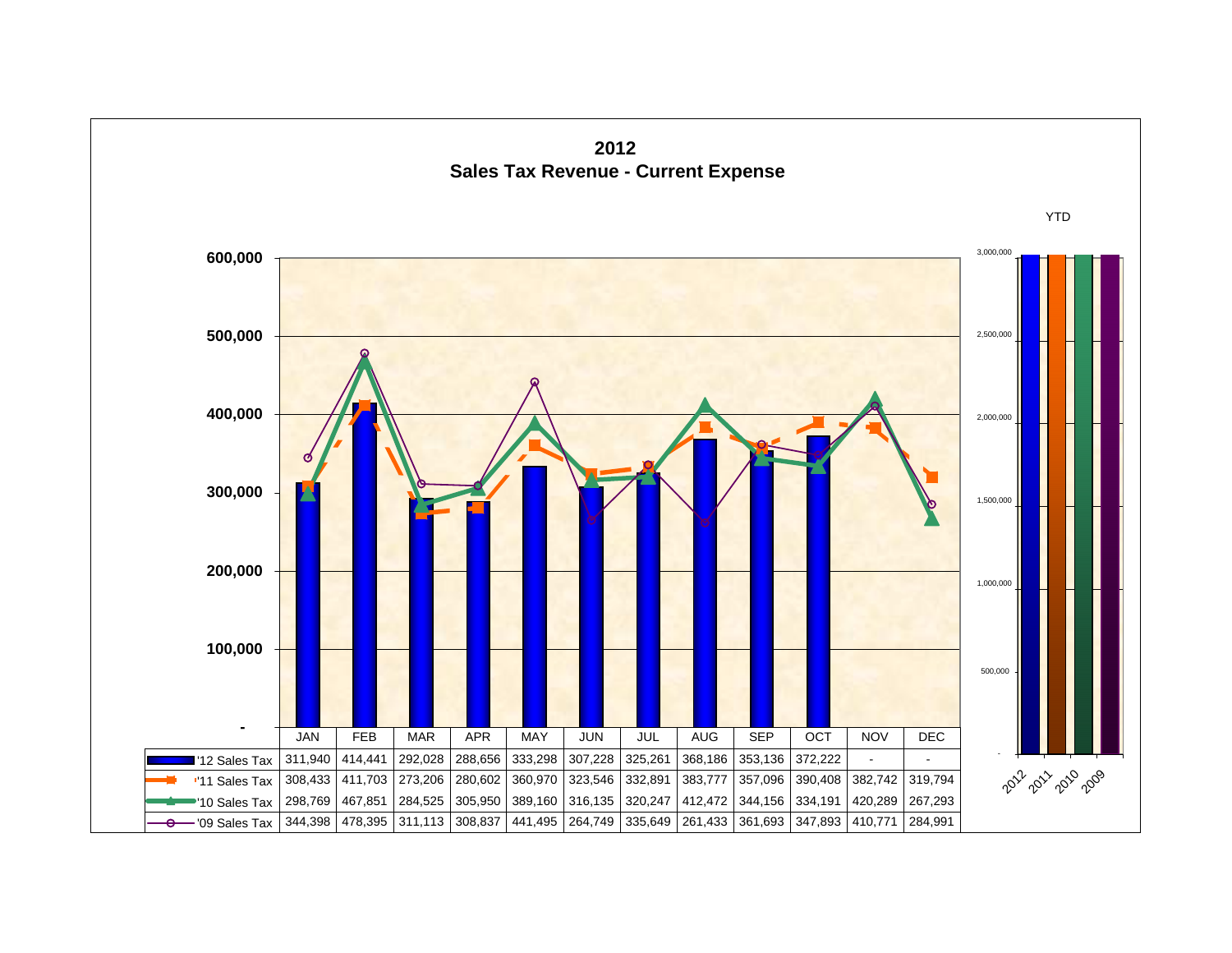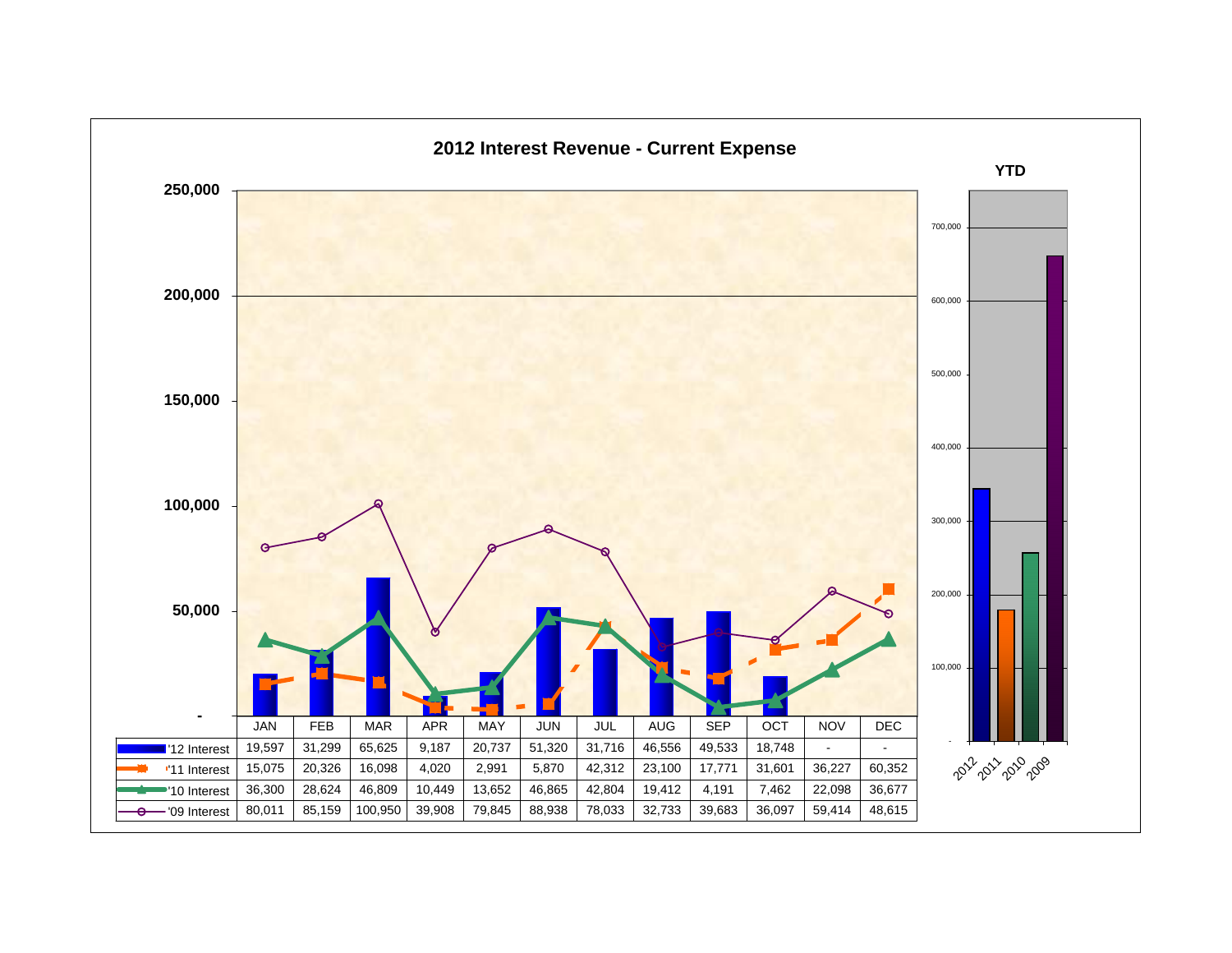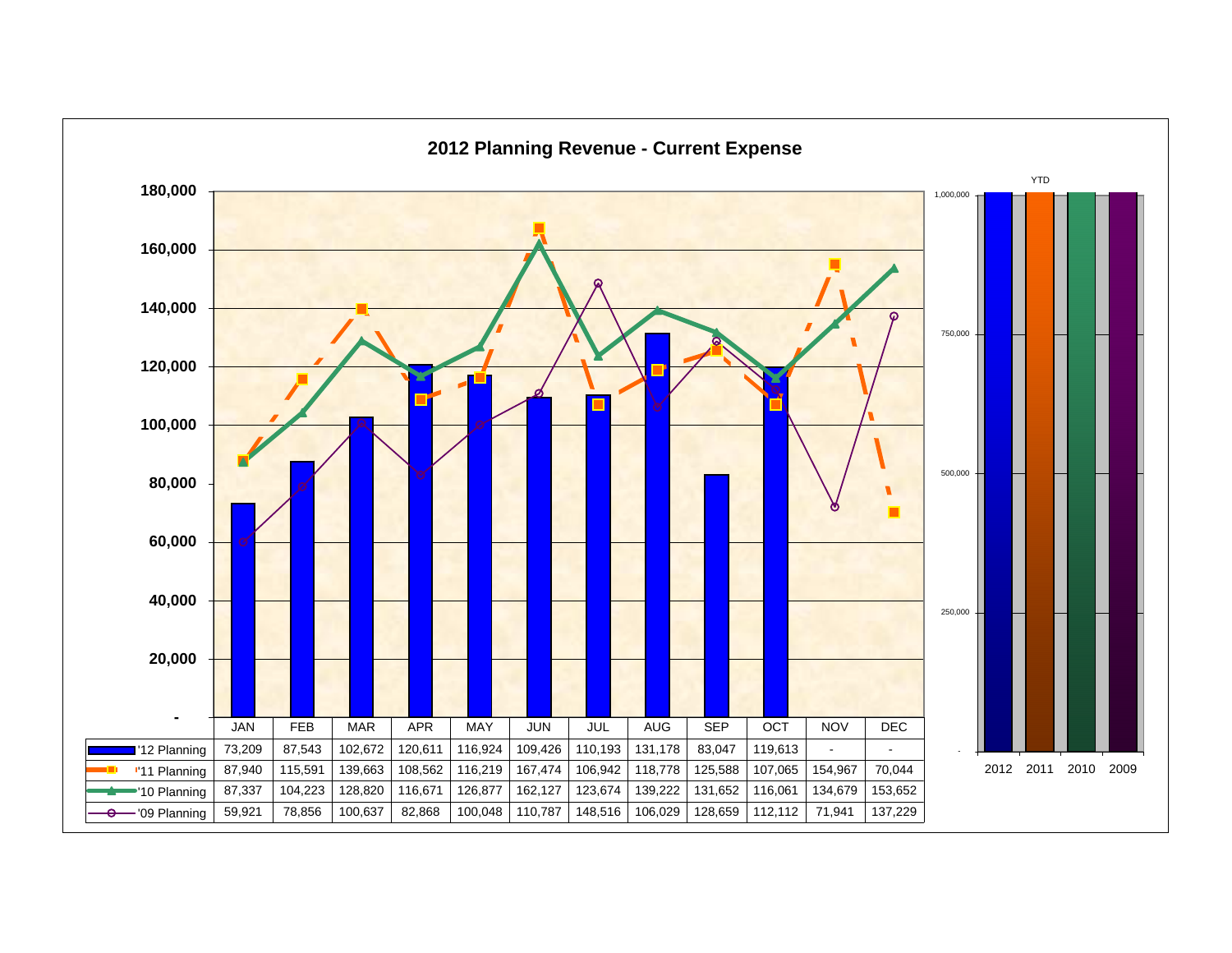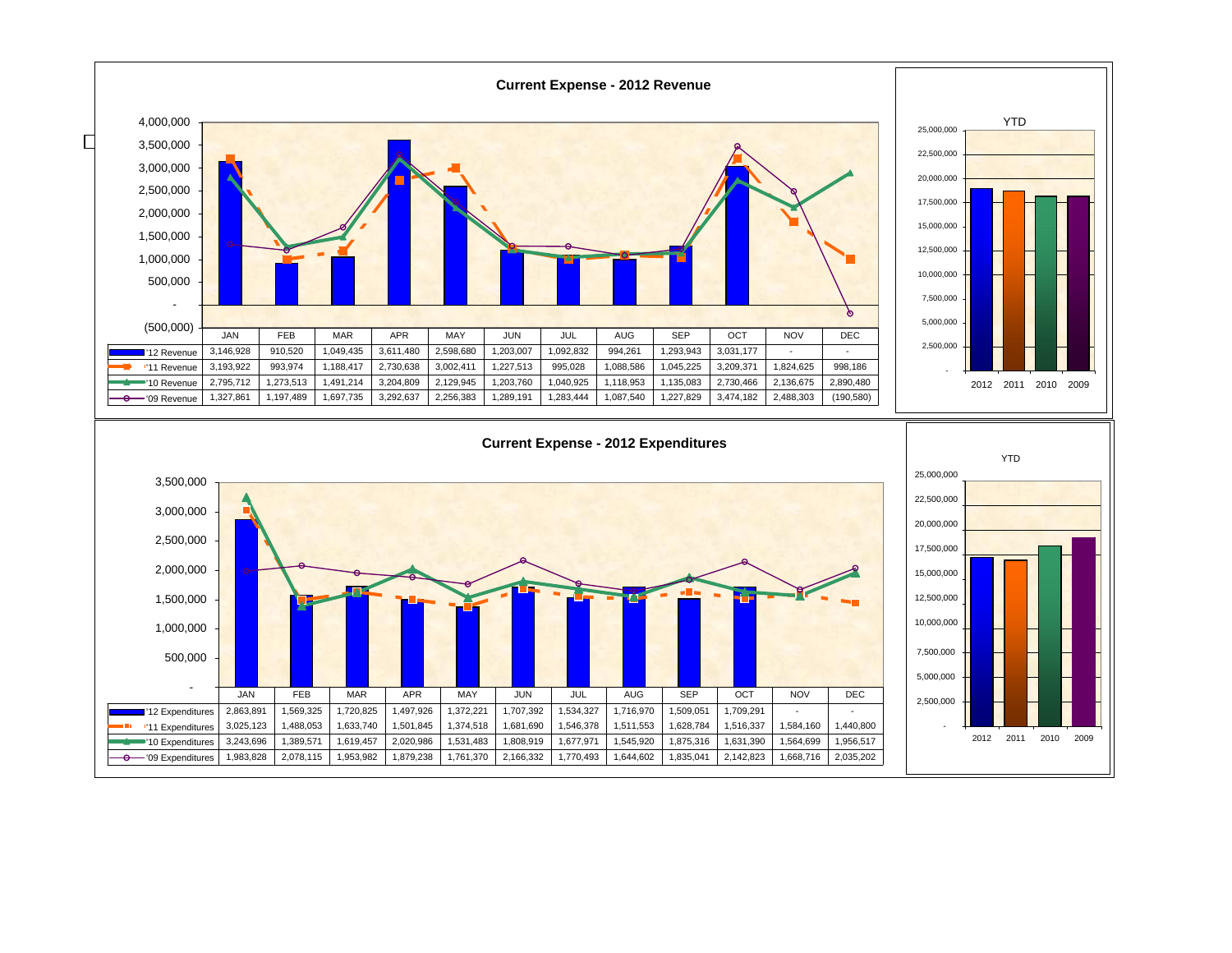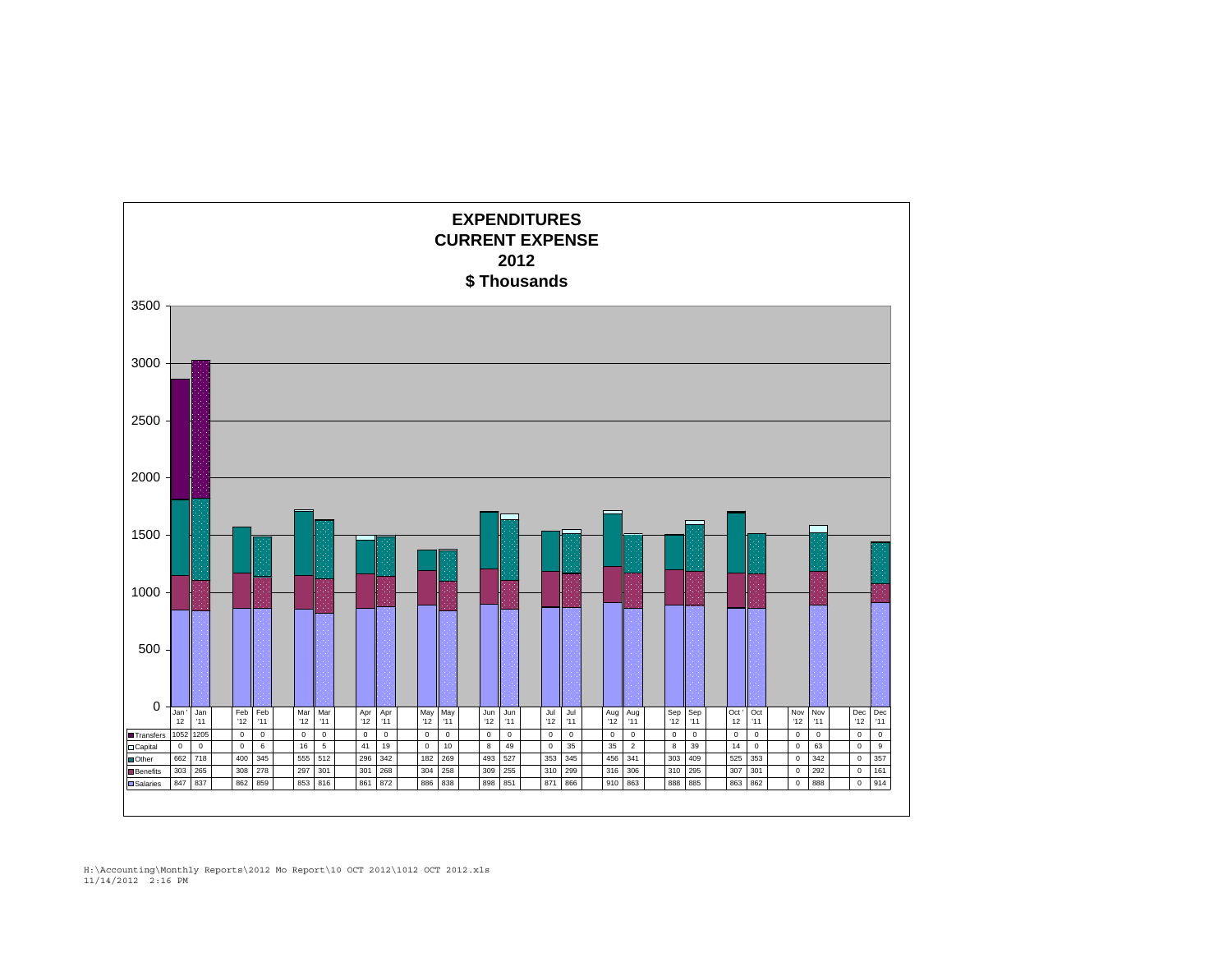|                              |                    |                                    |                 | 2012              | 2012<br>Month  | 2012<br>Year to | 2012<br><b>Encumbered</b> | 2012           |            |
|------------------------------|--------------------|------------------------------------|-----------------|-------------------|----------------|-----------------|---------------------------|----------------|------------|
|                              |                    | <b>Prior Years to Date Actuals</b> |                 | Approved          | to Date @      | Date @          | Amount @                  | Balance @      | Percent    |
| Object                       | <b>Description</b> | 2010                               | 2011            | <b>Budget</b>     | 10/31/2012     | 10/31/2012      | 10/31/2012                | 10/31/2012     | <b>YTD</b> |
| <b>CURRENT EXPENSE (001)</b> |                    |                                    |                 |                   |                |                 |                           |                |            |
| USE OF FUND BALANCE          |                    | 0.00                               | 0.00            | 130.000.00        | 0.00           | 0.00            | 0.00                      | 130,000.00     | $0\%$      |
| <b>REVENUES</b>              |                    | 15.453.892.46                      | 16,129,468.54   | 18,160,527.00     | 2,955,682.25   | 15,900,380.26   | 0.00                      | 2,260,146.74   | 88%        |
| <b>GRANT REVENUES</b>        |                    | 722.586.53                         | 666.617.32      | 1.066.288.00      | 75.494.62      | 831.323.55      | 0.00                      | 234.964.45     | 78%        |
| <b>EXPENDITURES</b>          |                    | (16.984, 163.89)                   | (15,702,916.42) | (20, 371, 421.25) | (1,576,068.74) | (16.016.043.90) | 0.00                      | (4,355,377.35) | 79 %       |
| <b>TRANSFERS IN</b>          |                    | .947.900.00                        | 1.879.000.00    | 2,200,560.00      | 0.00           | 2.200.560.00    | 0.00                      | 0.00           | 100 %      |
| <b>TRANSFERS OUT</b>         |                    | (1,360,545.77)                     | (1,205,107.00)  | (1, 185, 954.00)  | (133, 222.42)  | (1,185,176.42)  | 0.00                      | (777.58)       | 100 %      |
| Net CURRENT EXPENSE (001)    |                    | (220, 330.67)                      | 1.767.062.44    | (0.25)            | 1,321,885.71   | 1.731.043.49    | 0.00                      | (1,731,043.74) |            |
| <b>Grand Total All Funds</b> |                    | (220, 330.67)                      | 1.767.062.44    | (0.25)            | 1,321,885.71   | 1,731,043.49    | 0.00                      | (1,731,043.74) |            |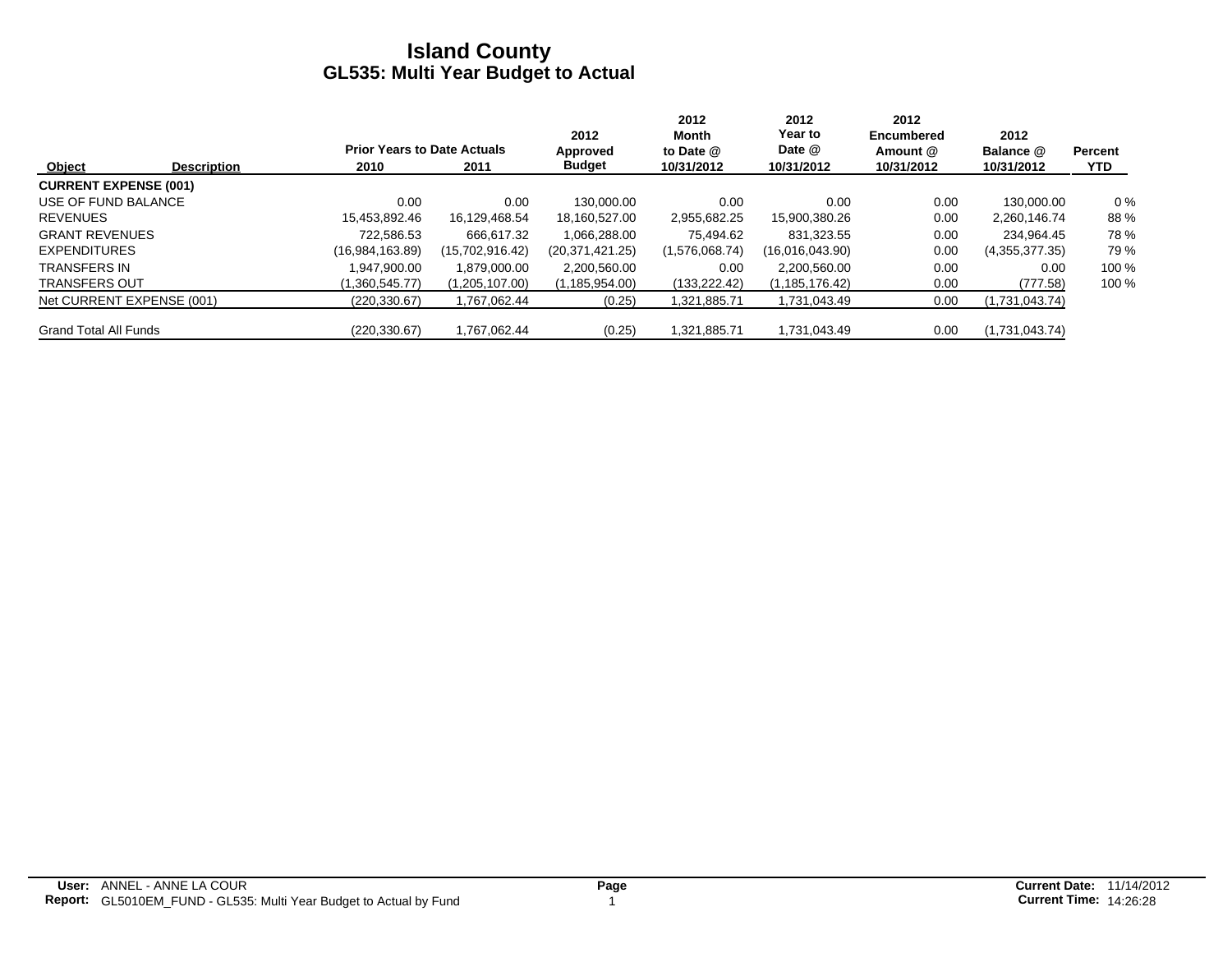|                                                       |                            |                             | <b>Report Date: 10/31/2012</b> |                                 |                       |
|-------------------------------------------------------|----------------------------|-----------------------------|--------------------------------|---------------------------------|-----------------------|
| <b>Group - Description</b>                            | <b>Budget</b>              | <b>Actual</b>               | <b>Encumbrance</b>             | <b>Balance</b>                  | Percent<br><b>YTD</b> |
| Dept: 11 PUBLIC WORKS<br>Revenue                      |                            |                             |                                |                                 |                       |
| 34 CHARGES FOR GOODS & SERVICES                       | 10,560.00                  | 25,981.72                   | 0.00                           | (15, 421.72)                    | 246.03                |
| <b>36 MISCELLANEOUS REVENUES</b>                      | 4,000.00                   | 6,271.77                    | 0.00                           | (2,271.77)                      | 156.79                |
| 39 OTHER FINANCING SOURCES                            | 167,060.00                 | 170,538.35                  | 0.00                           | (3,478.35)                      | 102.08                |
| <b>Revenue Total:</b>                                 | 181,620.00                 | 202,791.84                  | 0.00                           | (21, 171.84)                    | 111.65                |
| <b>Expenditures</b>                                   |                            |                             |                                |                                 |                       |
| 10 SALARIES & BENEFITS                                | 126,700.00                 | 121,609.59                  | 0.00                           | 5,090.41                        | 95.98                 |
| 20 MAINTENANCE & OPERATIONS                           | 55,420.00                  | 45,849.75                   | 0.00                           | 9,570.25                        | 82.73                 |
| <b>30 INTERGOVERNMENT</b>                             | 0.00                       | 1,429.85                    | 0.00                           | (1,429.85)                      | 0.00                  |
| <b>Expenditure Total:</b>                             | 182,120.00                 | 168,889.19                  | 0.00                           | 13,230.81                       | 92.73                 |
| <b>Dept Total:</b>                                    | (500.00)                   | 33,902.65                   | 0.00                           | (34, 402.65)                    |                       |
| <b>Dept: 13 HUMAN SERVICES</b><br><b>Expenditures</b> |                            |                             |                                |                                 |                       |
| 20 MAINTENANCE & OPERATIONS                           | 152,435.00                 | 114,357.21                  | 0.00                           | 38,077.79                       | 75.02                 |
| 50 INTERDEPT & TRANSFERS                              | 6,010.00                   | 6,010.00                    | 0.00                           | 0.00                            | 100.00                |
| <b>Expenditure Total:</b>                             | 158,445.00                 | 120,367.21                  | 0.00                           | 38,077.79                       | 75.96                 |
| <b>Dept Total:</b>                                    | (158, 445.00)              | (120, 367.21)               | 0.00                           | (38,077.79)                     |                       |
| Dept: 20 ASSESSOR<br><b>Revenue</b>                   |                            |                             |                                |                                 |                       |
| 34 CHARGES FOR GOODS & SERVICES                       | 11,700.00                  | 17,278.78                   | 0.00                           | (5,578.78)                      | 147.68                |
| <b>36 MISCELLANEOUS REVENUES</b>                      | 1,000.00                   | 30.58                       | 0.00                           | 969.42                          | 3.05                  |
| <b>Revenue Total:</b>                                 | 12,700.00                  | 17,309.36                   | 0.00                           | (4,609.36)                      | 136.29                |
| <b>Expenditures</b><br>10 SALARIES & BENEFITS         | 935,651.00                 | 778,697.64                  | 0.00                           | 156,953.36                      | 83.22                 |
| 20 MAINTENANCE & OPERATIONS                           | 107,430.00                 | 54,086.05                   | 0.00                           | 53,343.95                       | 50.34                 |
| <b>Expenditure Total:</b>                             | 1,043,081.00               | 832,783.69                  | 0.00                           | 210,297.31                      | 79.83                 |
| <b>Dept Total:</b>                                    | (1,030,381.00)             | (815, 474.33)               | 0.00                           | (214, 906.67)                   |                       |
| Dept: 21 AUDITOR                                      |                            |                             |                                |                                 |                       |
| <b>Revenue</b>                                        |                            |                             |                                |                                 |                       |
| 32 LICENSES & PERMITS                                 | 4,000.00                   | 5,051.75                    | 0.00                           | (1,051.75)                      | 126.29                |
| 34 CHARGES FOR GOODS & SERVICES                       | 571,000.00                 | 520,979.41                  | 0.00                           | 50,020.59                       | 91.23                 |
| <b>36 MISCELLANEOUS REVENUES</b>                      | 0.00                       | (946.25)                    | 0.00                           | 946.25                          | 0.00                  |
| <b>Revenue Total:</b>                                 | 575,000.00                 | 525,084.91                  | 0.00                           | 49,915.09                       | 91.31                 |
| <b>Expenditures</b>                                   |                            |                             |                                |                                 |                       |
| 10 SALARIES & BENEFITS                                | 675,195.00                 | 561,791.91                  | 0.00                           | 113,403.09                      | 83.20                 |
| 20 MAINTENANCE & OPERATIONS                           | 106,550.00                 | 76,866.58                   | 0.00                           | 29,683.42                       | 72.14                 |
| <b>40 CAPITAL</b>                                     | 0.00                       | 0.00                        | 0.00                           | 0.00                            | 0.00                  |
| <b>Expenditure Total:</b><br><b>Dept Total:</b>       | 781,745.00<br>(206,745.00) | 638,658.49<br>(113, 573.58) | 0.00<br>0.00                   | 143,086.51<br>(93, 171.42)      | 81.69                 |
|                                                       |                            |                             |                                |                                 |                       |
| Dept: 24 CLERK<br>Revenue                             |                            |                             |                                |                                 |                       |
| 33 INTERGOVERMENTAL REVENUES                          | 75,000.00                  | 63,227.83                   | 0.00                           | 11,772.17                       | 84.30                 |
| 34 CHARGES FOR GOODS & SERVICES                       | 197,000.00                 | 218,514.48                  | 0.00                           | (21,514.48)                     | 110.92                |
| ANNEL - ANNE LA COUR<br>User:                         | Page                       |                             |                                | <b>Current Date: 11/14/2012</b> |                       |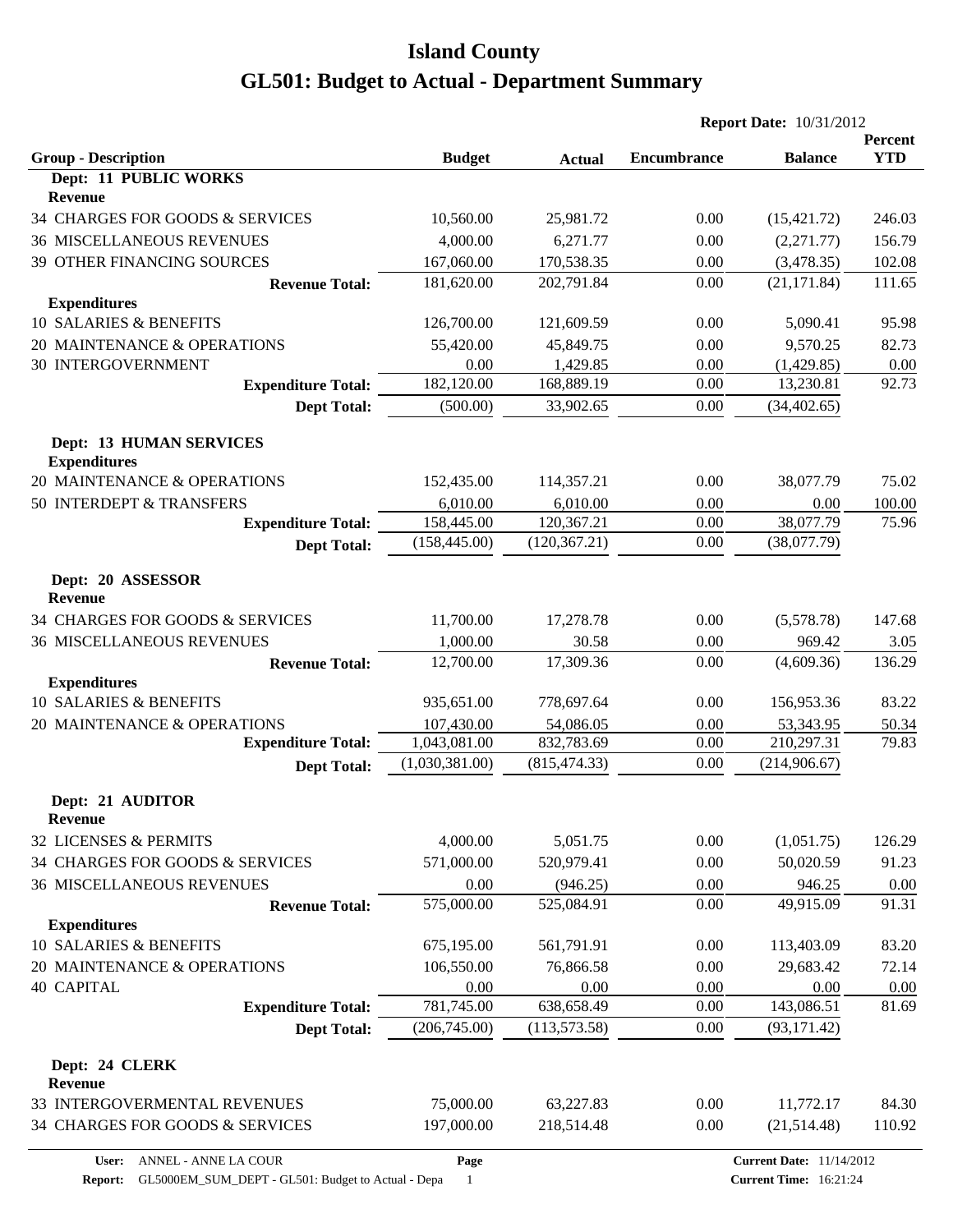|                                                         |               |               | <b>Report Date: 10/31/2012</b> |                |                              |
|---------------------------------------------------------|---------------|---------------|--------------------------------|----------------|------------------------------|
| <b>Group - Description</b>                              | <b>Budget</b> | <b>Actual</b> | <b>Encumbrance</b>             | <b>Balance</b> | <b>Percent</b><br><b>YTD</b> |
| <b>35 FINES &amp; PENALTIES</b>                         | 59,400.00     | 49,766.19     | 0.00                           | 9,633.81       | 83.78                        |
| <b>36 MISCELLANEOUS REVENUES</b>                        | 5,000.00      | 5,459.74      | 0.00                           | (459.74)       | 109.19                       |
| 39 OTHER FINANCING SOURCES                              | 9,000.00      | 9,000.00      | 0.00                           | 0.00           | 100.00                       |
| <b>Revenue Total:</b>                                   | 345,400.00    | 345,968.24    | 0.00                           | (568.24)       | 100.16                       |
| <b>Expenditures</b>                                     |               |               |                                |                |                              |
| <b>10 SALARIES &amp; BENEFITS</b>                       | 384,600.00    | 301,616.91    | 0.00                           | 82,983.09      | 78.42                        |
| 20 MAINTENANCE & OPERATIONS                             | 31,500.00     | 20,761.26     | 0.00                           | 10,738.74      | 65.90                        |
| <b>Expenditure Total:</b>                               | 416,100.00    | 322,378.17    | 0.00                           | 93,721.83      | 77.47                        |
| <b>Dept Total:</b>                                      | (70,700.00)   | 23,590.07     | 0.00                           | (94,290.07)    |                              |
| Dept: 25 COMMISSIONERS<br><b>Revenue</b>                |               |               |                                |                |                              |
| 34 CHARGES FOR GOODS & SERVICES                         | 500.00        | 180.00        | 0.00                           | 320.00         | 36.00                        |
| <b>36 MISCELLANEOUS REVENUES</b>                        | 7,846.00      | 6,293.04      | 0.00                           | 1,552.96       | 80.20                        |
| <b>Revenue Total:</b>                                   | 8,346.00      | 6,473.04      | 0.00                           | 1,872.96       | 77.55                        |
| <b>Expenditures</b>                                     |               |               |                                |                |                              |
| 10 SALARIES & BENEFITS                                  | 559,540.00    | 465,999.48    | 0.00                           | 93,540.52      | 83.28                        |
| 20 MAINTENANCE & OPERATIONS                             | 59,850.00     | 32,944.18     | 0.00                           | 26,905.82      | 55.04                        |
| <b>Expenditure Total:</b>                               | 619,390.00    | 498,943.66    | 0.00                           | 120,446.34     | 80.55                        |
| <b>Dept Total:</b>                                      | (611, 044.00) | (492, 470.62) | 0.00                           | (118, 573.38)  |                              |
| <b>Dept: 26 CENTRAL SERVICES</b><br><b>Expenditures</b> |               |               |                                |                |                              |
| <b>10 SALARIES &amp; BENEFITS</b>                       | 463,100.00    | 395,208.86    | 0.00                           | 67,891.14      | 85.33                        |
| 20 MAINTENANCE & OPERATIONS                             | 379,200.00    | 231,505.60    | 0.00                           | 147,694.40     | 61.05                        |
| <b>40 CAPITAL</b>                                       | 153,000.00    | 68,874.34     | 0.00                           | 84,125.66      | 45.01                        |
| <b>Expenditure Total:</b>                               | 995,300.00    | 695,588.80    | 0.00                           | 299,711.20     | 69.88                        |
| <b>Dept Total:</b>                                      | (995, 300.00) | (695, 588.80) | 0.00                           | (299, 711.20)  |                              |
| Dept: 27 CORONER<br><b>Revenue</b>                      |               |               |                                |                |                              |
| 33 INTERGOVERMENTAL REVENUES                            | 20,000.00     | 17,510.40     | 0.00                           | 2,489.60       | 87.55                        |
| <b>36 MISCELLANEOUS REVENUES</b>                        | 0.00          | 200.00        | 0.00                           | (200.00)       | 0.00                         |
| <b>Revenue Total:</b>                                   | 20,000.00     | 17,710.40     | 0.00                           | 2,289.60       | 88.55                        |
| <b>Expenditures</b>                                     |               |               |                                |                |                              |
| 10 SALARIES & BENEFITS                                  | 156,800.00    | 132,579.89    | 0.00                           | 24,220.11      | 84.55                        |
| 20 MAINTENANCE & OPERATIONS                             | 68,925.00     | 63,720.86     | 0.00                           | 5,204.14       | 92.44                        |
| <b>Expenditure Total:</b>                               | 225,725.00    | 196,300.75    | 0.00                           | 29,424.25      | 86.96                        |
| <b>Dept Total:</b>                                      | (205, 725.00) | (178, 590.35) | 0.00                           | (27, 134.65)   |                              |
| Dept: 28 FACILITIES & MAINTENANCE<br><b>Revenue</b>     |               |               |                                |                |                              |
| 34 CHARGES FOR GOODS & SERVICES                         | 40,000.00     | 61,997.01     | 0.00                           | (21,997.01)    | 154.99                       |
| <b>36 MISCELLANEOUS REVENUES</b>                        | 0.00          | 67.46         | 0.00                           | (67.46)        | 0.00                         |
| <b>Revenue Total:</b>                                   | 40,000.00     | 62,064.47     | 0.00                           | (22,064.47)    | 155.16                       |
| <b>Expenditures</b>                                     |               |               |                                |                |                              |
| 10 SALARIES & BENEFITS                                  | 601,900.00    | 504,981.95    | 0.00                           | 96,918.05      | 83.89                        |
| 20 MAINTENANCE & OPERATIONS                             | 419,150.00    | 321,277.25    | 0.00                           | 97,872.75      | 76.64                        |
|                                                         |               |               |                                |                |                              |

**User:** ANNEL - ANNE LA COUR

**Page**

**Report:** GL5000EM\_SUM\_DEPT - GL501: Budget to Actual - Depa 2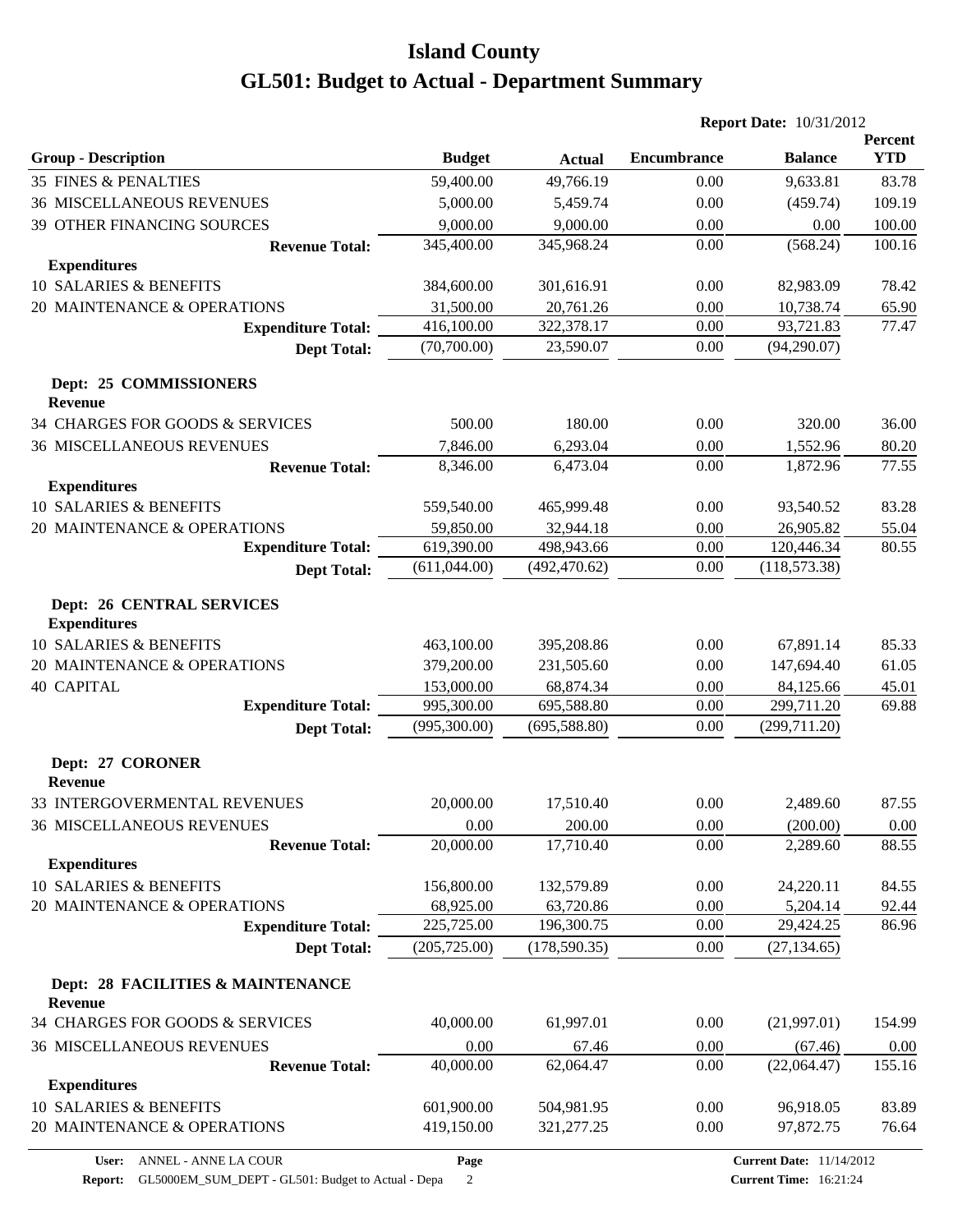|                                                 |                |               | <b>Report Date: 10/31/2012</b> |                                 |                       |
|-------------------------------------------------|----------------|---------------|--------------------------------|---------------------------------|-----------------------|
| <b>Group - Description</b>                      | <b>Budget</b>  | <b>Actual</b> | <b>Encumbrance</b>             | <b>Balance</b>                  | Percent<br><b>YTD</b> |
| <b>Expenditure Total:</b>                       | 1,021,050.00   | 826,259.20    | 0.00                           | 194,790.80                      | 80.92                 |
| <b>Dept Total:</b>                              | (981,050.00)   | (764, 194.73) | 0.00                           | (216, 855.27)                   |                       |
| Dept: 29 DISTRICT COURT<br><b>Revenue</b>       |                |               |                                |                                 |                       |
| 33 INTERGOVERMENTAL REVENUES                    | 259,860.00     | 123,354.49    | 0.00                           | 136,505.51                      | 47.46                 |
| 34 CHARGES FOR GOODS & SERVICES                 | 186,709.00     | 180,103.68    | 0.00                           | 6,605.32                        | 96.46                 |
| <b>35 FINES &amp; PENALTIES</b>                 | 526,300.00     | 410,272.06    | 0.00                           | 116,027.94                      | 77.95                 |
| <b>36 MISCELLANEOUS REVENUES</b>                | 14,000.00      | 19,121.65     | 0.00                           | (5, 121.65)                     | 136.58                |
| <b>Revenue Total:</b>                           | 986,869.00     | 732,851.88    | 0.00                           | 254,017.12                      | 74.26                 |
| <b>Expenditures</b>                             |                |               |                                |                                 |                       |
| 10 SALARIES & BENEFITS                          | 829,500.00     | 707,139.53    | 0.00                           | 122,360.47                      | 85.24                 |
| 20 MAINTENANCE & OPERATIONS                     | 91,010.00      | 66,223.32     | 0.00                           | 24,786.68                       | 72.76                 |
| <b>Expenditure Total:</b>                       | 920,510.00     | 773,362.85    | 0.00                           | 147, 147. 15                    | 84.01                 |
| <b>Dept Total:</b>                              | 66,359.00      | (40,510.97)   | 0.00                           | 106,869.97                      |                       |
| Dept: 36 MISCELLANEOUS<br>Revenue               |                |               |                                |                                 |                       |
| 34 CHARGES FOR GOODS & SERVICES                 | 500.00         | 0.00          | 0.00                           | 500.00                          | 0.00                  |
| <b>Revenue Total:</b>                           | 500.00         | 0.00          | 0.00                           | 500.00                          | 0.00                  |
| <b>Expenditures</b>                             |                |               |                                |                                 |                       |
| 10 SALARIES & BENEFITS                          | 71,110.00      | 54,912.93     | 0.00                           | 16,197.07                       | 77.22                 |
| 20 MAINTENANCE & OPERATIONS                     | 125,700.00     | 87,268.56     | 0.00                           | 38,431.44                       | 69.42                 |
| <b>30 INTERGOVERNMENT</b>                       | 71,115.25      | 71,115.25     | 0.00                           | 0.00                            | 100.00                |
| <b>Expenditure Total:</b>                       | 267,925.25     | 213,296.74    | 0.00                           | 54,628.51                       | 79.61                 |
| <b>Dept Total:</b>                              | (267, 425.25)  | (213, 296.74) | 0.00                           | (54, 128.51)                    |                       |
| Dept: 39 PROSECUTING ATTORNEY<br><b>Revenue</b> |                |               |                                |                                 |                       |
| 33 INTERGOVERMENTAL REVENUES                    | 201,116.00     | 160,332.09    | 0.00                           | 40,783.91                       | 79.72                 |
| 34 CHARGES FOR GOODS & SERVICES                 | 25,500.00      | 24,544.62     | 0.00                           | 955.38                          | 96.25                 |
| 35 FINES & PENALTIES                            | 1,000.00       | 728.46        | 0.00                           | 271.54                          | 72.84                 |
| <b>36 MISCELLANEOUS REVENUES</b>                | $0.00\,$       | 2.00          | 0.00                           | (2.00)                          | 0.00                  |
| <b>39 OTHER FINANCING SOURCES</b>               | 13,000.00      | 13,000.00     | 0.00                           | 0.00                            | 100.00                |
| <b>Revenue Total:</b>                           | 240,616.00     | 198,607.17    | 0.00                           | 42,008.83                       | 82.54                 |
| <b>Expenditures</b>                             |                |               |                                |                                 |                       |
| 10 SALARIES & BENEFITS                          | 1,184,300.00   | 1,002,886.35  | 0.00                           | 181,413.65                      | 84.68                 |
| 20 MAINTENANCE & OPERATIONS                     | 103,368.00     | 67,930.18     | 0.00                           | 35,437.82                       | 65.71                 |
| <b>40 CAPITAL</b>                               | 17,985.00      | 0.00          | 0.00                           | 17,985.00                       | 0.00                  |
| <b>Expenditure Total:</b>                       | 1,305,653.00   | 1,070,816.53  | 0.00                           | 234,836.47                      | 82.01                 |
| <b>Dept Total:</b>                              | (1,065,037.00) | (872, 209.36) | 0.00                           | (192, 827.64)                   |                       |
| Dept: 40 SHERIFF<br><b>Revenue</b>              |                |               |                                |                                 |                       |
| 32 LICENSES & PERMITS                           | 20,000.00      | 32,693.06     | 0.00                           | (12,693.06)                     | 163.46                |
| 33 INTERGOVERMENTAL REVENUES                    | 124,000.00     | 222,400.30    | 0.00                           | (98, 400.30)                    | 179.35                |
| 34 CHARGES FOR GOODS & SERVICES                 | 45,500.00      | 35,790.02     | 0.00                           | 9,709.98                        | 78.65                 |
| 35 FINES & PENALTIES                            | 0.00           | 204.98        | 0.00                           | (204.98)                        | 0.00                  |
| ANNEL - ANNE LA COUR<br>User:                   | Page           |               |                                | <b>Current Date: 11/14/2012</b> |                       |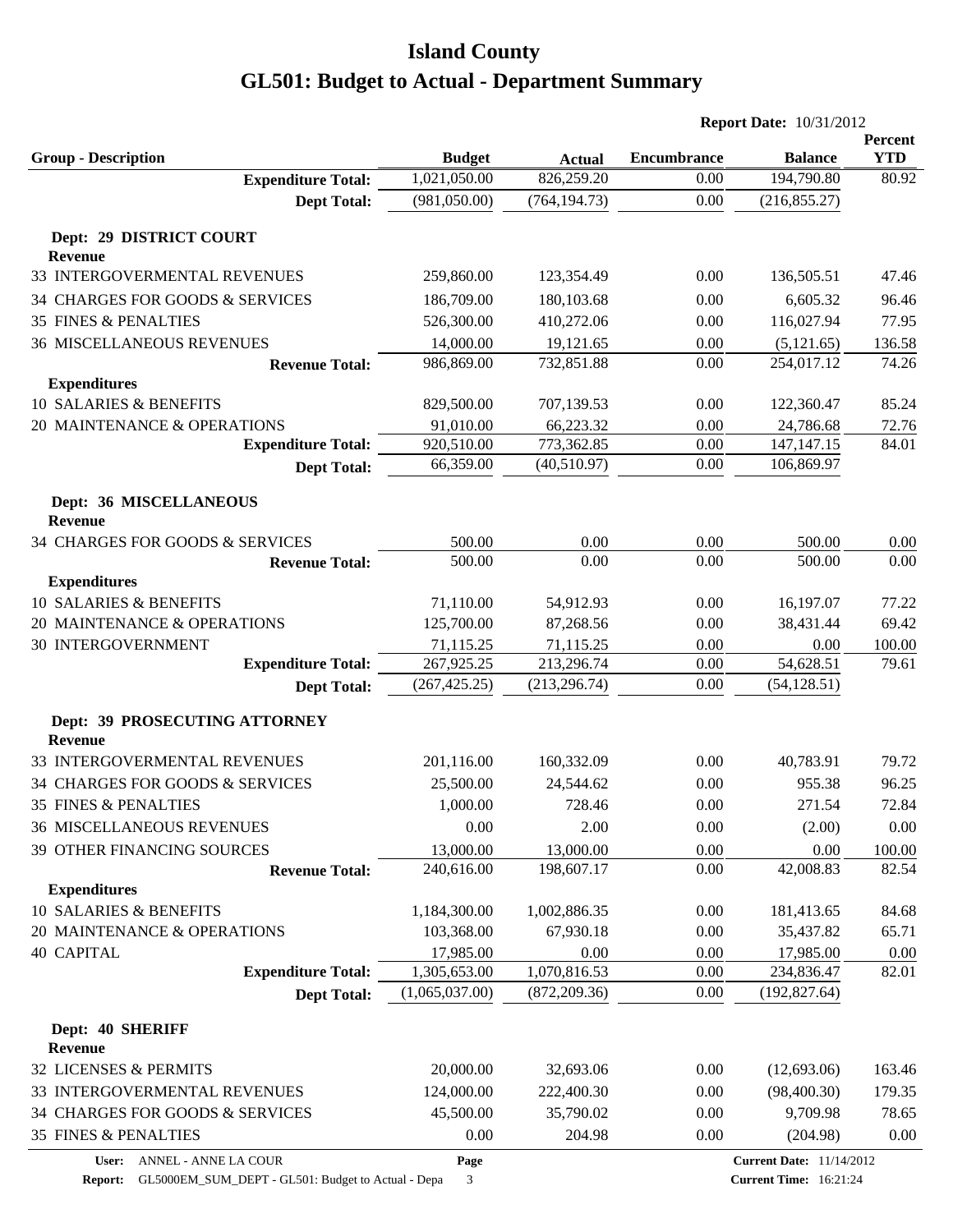|                                             |                |                | <b>Report Date: 10/31/2012</b> |                |                       |
|---------------------------------------------|----------------|----------------|--------------------------------|----------------|-----------------------|
| <b>Group - Description</b>                  | <b>Budget</b>  | <b>Actual</b>  | <b>Encumbrance</b>             | <b>Balance</b> | Percent<br><b>YTD</b> |
| <b>36 MISCELLANEOUS REVENUES</b>            | 1,000.00       | 10,480.04      | 0.00                           | (9,480.04)     | 1,048.00              |
| <b>38 NONREVENUES</b>                       | 0.00           | 578.34         | 0.00                           | (578.34)       | 0.00                  |
| 39 OTHER FINANCING SOURCES                  | 750,000.00     | 750,000.00     | 0.00                           | 0.00           | 100.00                |
| <b>Revenue Total:</b>                       | 940,500.00     | 1,052,146.74   | 0.00                           | (111, 646.74)  | 111.87                |
| <b>Expenditures</b>                         |                |                |                                |                |                       |
| 10 SALARIES & BENEFITS                      | 4,966,800.00   | 4,275,329.77   | 0.00                           | 691,470.23     | 86.07                 |
| 20 MAINTENANCE & OPERATIONS                 | 852,284.00     | 587,465.92     | 0.00                           | 264,818.08     | 68.92                 |
| <b>30 INTERGOVERNMENT</b>                   | 590,000.00     | 576,616.00     | 0.00                           | 13,384.00      | 97.73                 |
| <b>40 CAPITAL</b>                           | 0.00           | 19,735.54      | 0.00                           | (19, 735.54)   | 0.00                  |
| <b>Expenditure Total:</b>                   | 6,409,084.00   | 5,459,147.23   | 0.00                           | 949,936.77     | 85.17                 |
| <b>Dept Total:</b>                          | (5,468,584.00) | (4,407,000.49) | 0.00                           | (1,061,583.51) |                       |
| Dept: 41 SUPERIOR COURT<br><b>Revenue</b>   |                |                |                                |                |                       |
| 32 LICENSES & PERMITS                       | 20,000.00      | 8,786.00       | 0.00                           | 11,214.00      | 43.93                 |
| 33 INTERGOVERMENTAL REVENUES                | 318,252.00     | 223,264.29     | 0.00                           | 94,987.71      | 70.15                 |
| 34 CHARGES FOR GOODS & SERVICES             | 18,000.00      | 19,950.72      | 0.00                           | (1,950.72)     | 110.83                |
| <b>36 MISCELLANEOUS REVENUES</b>            | 0.00           | 1,267.68       | 0.00                           | (1,267.68)     | 0.00                  |
| <b>Revenue Total:</b>                       | 356,252.00     | 253,268.69     | 0.00                           | 102,983.31     | 71.09                 |
| <b>Expenditures</b>                         |                |                |                                |                |                       |
| 10 SALARIES & BENEFITS                      | 890,000.00     | 671,635.53     | 0.00                           | 218,364.47     | 75.46                 |
| 20 MAINTENANCE & OPERATIONS                 | 163,683.00     | 71,656.97      | 0.00                           | 92,026.03      | 43.77                 |
| 50 INTERDEPT & TRANSFERS                    | 350,000.00     | 350,000.00     | 0.00                           | 0.00           | 100.00                |
| <b>Expenditure Total:</b>                   | 1,403,683.00   | 1,093,292.50   | 0.00                           | 310,390.50     | 77.88                 |
| <b>Dept Total:</b>                          | (1,047,431.00) | (840, 023.81)  | 0.00                           | (207, 407.19)  |                       |
| <b>Dept: 42 TREASURER</b><br><b>Revenue</b> |                |                |                                |                |                       |
| 31 TAXES                                    | 85,000.00      | 76,434.69      | 0.00                           | 8,565.31       | 89.92                 |
| 34 CHARGES FOR GOODS & SERVICES             | 8,495.00       | 4,191.22       | 0.00                           | 4,303.78       | 49.33                 |
| <b>36 MISCELLANEOUS REVENUES</b>            | 255,000.00     | 341,899.16     | 0.00                           | (86,899.16)    | 134.07                |
| <b>Revenue Total:</b>                       | 348,495.00     | 422,525.07     | 0.00                           | (74,030.07)    | 121.24                |
| <b>Expenditures</b>                         |                |                |                                |                |                       |
| 10 SALARIES & BENEFITS                      | 409,559.00     | 348,022.82     | 0.00                           | 61,536.18      | 84.97                 |
| 20 MAINTENANCE & OPERATIONS                 | 63,300.00      | 36,184.55      | 0.00                           | 27,115.45      | 57.16                 |
| 60 DEBT SERVICE                             | 5,000.00       | 13,725.35      | 0.00                           | (8,725.35)     | 274.50                |
| <b>Expenditure Total:</b>                   | 477,859.00     | 397,932.72     | 0.00                           | 79,926.28      | 83.27                 |
| <b>Dept Total:</b>                          | (129, 364.00)  | 24,592.35      | 0.00                           | (153, 956.35)  |                       |
| Dept: 47 BUDGET<br><b>Expenditures</b>      |                |                |                                |                |                       |
| 10 SALARIES & BENEFITS                      | 116,300.00     | 97,261.40      | 0.00                           | 19,038.60      | 83.62                 |
| 20 MAINTENANCE & OPERATIONS                 | 12,100.00      | 6,763.78       | 0.00                           | 5,336.22       | 55.89                 |
| <b>Expenditure Total:</b>                   | 128,400.00     | 104,025.18     | 0.00                           | 24,374.82      | 81.01                 |
| <b>Dept Total:</b>                          | (128,400.00)   | (104, 025.18)  | 0.00                           | (24, 374.82)   |                       |
| Dept: 48 EMERGENCY MANAGEMENT               |                |                |                                |                |                       |

#### **Revenue**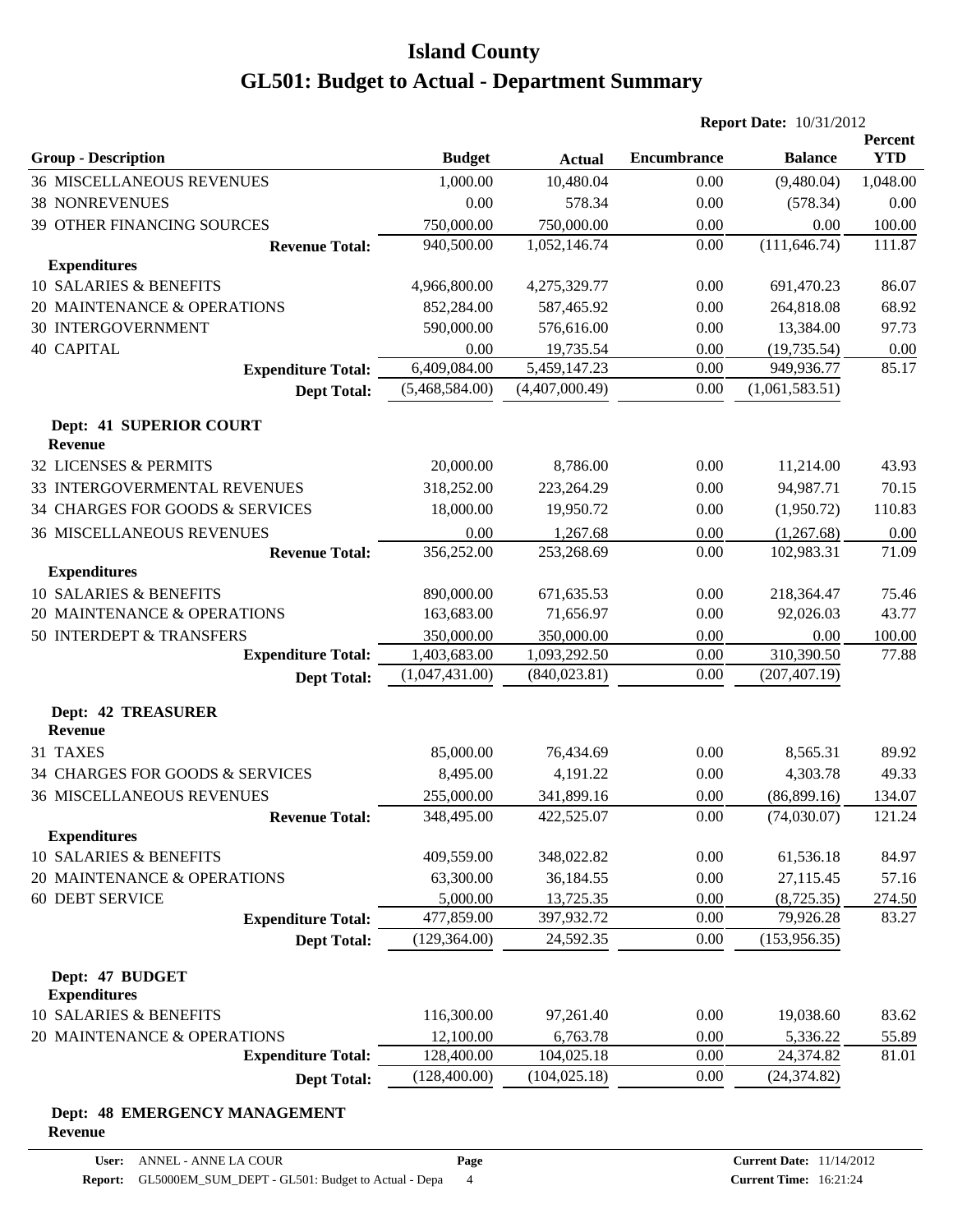|                                                   |                |               | <b>Report Date: 10/31/2012</b> |                |                       |
|---------------------------------------------------|----------------|---------------|--------------------------------|----------------|-----------------------|
| <b>Group - Description</b>                        | <b>Budget</b>  | <b>Actual</b> | <b>Encumbrance</b>             | <b>Balance</b> | Percent<br><b>YTD</b> |
| 33 INTERGOVERMENTAL REVENUES                      | 325,620.00     | 180,007.61    | 0.00                           | 145,612.39     | 55.28                 |
| <b>36 MISCELLANEOUS REVENUES</b>                  | 0.00           | 15.00         | 0.00                           | (15.00)        | 0.00                  |
| <b>Revenue Total:</b>                             | 325,620.00     | 180,022.61    | 0.00                           | 145,597.39     | 55.28                 |
| <b>Expenditures</b>                               |                |               |                                |                |                       |
| 10 SALARIES & BENEFITS                            | 68,500.00      | 52,186.46     | 0.00                           | 16,313.54      | 76.18                 |
| 20 MAINTENANCE & OPERATIONS                       | 287,746.00     | 140,848.40    | 0.00                           | 146,897.60     | 48.94                 |
| <b>30 INTERGOVERNMENT</b>                         | 46,224.00      | 0.00          | 0.00                           | 46,224.00      | 0.00                  |
| <b>40 CAPITAL</b>                                 | 0.00           | 24,620.31     | 0.00                           | (24, 620.31)   | 0.00                  |
| <b>Expenditure Total:</b>                         | 402,470.00     | 217,655.17    | 0.00                           | 184,814.83     | 54.07                 |
| <b>Dept Total:</b>                                | (76,850.00)    | (37, 632.56)  | 0.00                           | (39, 217.44)   |                       |
| Dept: 51 CIVIL SERVICE<br><b>Expenditures</b>     |                |               |                                |                |                       |
| <b>10 SALARIES &amp; BENEFITS</b>                 | 0.00           | 0.00          | 0.00                           | 0.00           | 0.00                  |
| 20 MAINTENANCE & OPERATIONS                       | 0.00           | 284.70        | 0.00                           | (284.70)       | 0.00                  |
| <b>Expenditure Total:</b>                         | 0.00           | 284.70        | 0.00                           | (284.70)       | 0.00                  |
| <b>Dept Total:</b>                                | 0.00           | (284.70)      | 0.00                           | 284.70         |                       |
| Dept: 53 PLANNING<br><b>Revenue</b>               |                |               |                                |                |                       |
| 32 LICENSES & PERMITS                             | 922,458.00     | 696,207.98    | 0.00                           | 226,250.02     | 75.47                 |
| 33 INTERGOVERMENTAL REVENUES                      | 180,000.00     | 145,770.79    | 0.00                           | 34,229.21      | 80.98                 |
| 34 CHARGES FOR GOODS & SERVICES                   | 580,392.00     | 357,766.29    | 0.00                           | 222,625.71     | 61.64                 |
| <b>36 MISCELLANEOUS REVENUES</b>                  | 4,415.00       | 327.58        | 0.00                           | 4,087.42       | 7.41                  |
| 39 OTHER FINANCING SOURCES                        | 49,000.00      | 49,000.00     | 0.00                           | 0.00           | 100.00                |
| <b>Revenue Total:</b>                             | 1,736,265.00   | 1,249,072.64  | 0.00                           | 487,192.36     | 71.94                 |
| <b>Expenditures</b>                               |                |               |                                |                |                       |
| 10 SALARIES & BENEFITS                            | 1,435,916.00   | 1,108,446.26  | 0.00                           | 327,469.74     | 77.19                 |
| 20 MAINTENANCE & OPERATIONS                       | 253,444.00     | 145,262.52    | 0.00                           | 108,181.48     | 57.31                 |
| <b>Expenditure Total:</b>                         | 1,689,360.00   | 1,253,708.78  | 0.00                           | 435,651.22     | 74.21                 |
| <b>Dept Total:</b>                                | 46,905.00      | (4, 636.14)   | 0.00                           | 51,541.14      |                       |
| Dept: 54 GENERAL SERVICES ADMIN<br><b>Revenue</b> |                |               |                                |                |                       |
| 31 TAXES                                          | 0.00           | 154.08        | $0.00\,$                       | (154.08)       | 0.00                  |
| 32 LICENSES & PERMITS                             | 0.00           | 12,416.00     | 0.00                           | (12, 416.00)   | 0.00                  |
| 33 INTERGOVERMENTAL REVENUES                      | 57,650.00      | 29,077.00     | 0.00                           | 28,573.00      | 50.43                 |
| 34 CHARGES FOR GOODS & SERVICES                   | 53,342.00      | 26,474.31     | 0.00                           | 26,867.69      | 49.63                 |
| <b>35 FINES &amp; PENALTIES</b>                   | 5,000.00       | 425.00        | 0.00                           | 4,575.00       | 8.50                  |
| 36 MISCELLANEOUS REVENUES                         | 5,000.00       | 3,927.00      | 0.00                           | 1,073.00       | 78.54                 |
| <b>Revenue Total:</b>                             | 120,992.00     | 72,473.39     | 0.00                           | 48,518.61      | 59.89                 |
| <b>Expenditures</b>                               |                |               |                                |                |                       |
| 10 SALARIES & BENEFITS                            | 102,815.00     | 87,475.36     | 0.00                           | 15,339.64      | 85.08                 |
| 20 MAINTENANCE & OPERATIONS                       | 1,065,934.00   | 825,701.46    | 0.00                           | 240,232.54     | 77.46                 |
| <b>30 INTERGOVERNMENT</b>                         | 9,844.00       | 9,826.35      | 0.00                           | 17.65          | 99.82                 |
| <b>Expenditure Total:</b>                         | 1,178,593.00   | 923,003.17    | 0.00                           | 255,589.83     | 78.31                 |
| <b>Dept Total:</b>                                | (1,057,601.00) | (850, 529.78) | 0.00                           | (207, 071.22)  |                       |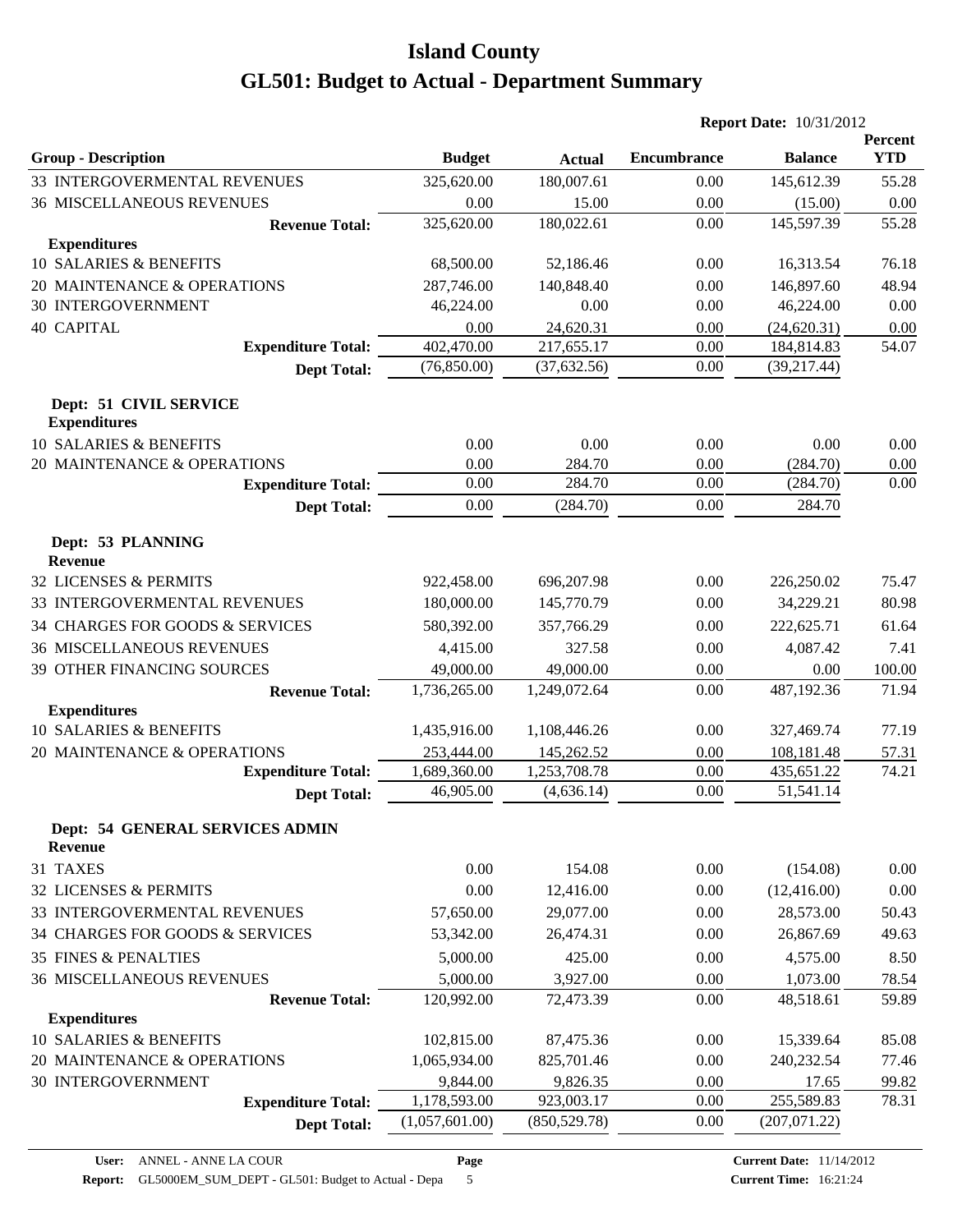|                                                    |               |               |             | <b>Report Date: 10/31/2012</b> |                       |
|----------------------------------------------------|---------------|---------------|-------------|--------------------------------|-----------------------|
| <b>Group - Description</b>                         | <b>Budget</b> | <b>Actual</b> | Encumbrance | <b>Balance</b>                 | Percent<br><b>YTD</b> |
| <b>Dept: 59 HUMAN RESOURCES</b>                    |               |               |             |                                |                       |
| <b>Revenue</b>                                     |               |               |             |                                |                       |
| 34 CHARGES FOR GOODS & SERVICES                    | 100.00        | 0.00          | 0.00        | 100.00                         | 0.00                  |
| <b>36 MISCELLANEOUS REVENUES</b>                   | 500.00        | 0.00          | 0.00        | 500.00                         | 0.00                  |
| <b>Revenue Total:</b>                              | 600.00        | 0.00          | 0.00        | 600.00                         | 0.00                  |
| <b>Expenditures</b>                                |               |               |             |                                |                       |
| <b>10 SALARIES &amp; BENEFITS</b>                  | 207,416.00    | 158,834.69    | 0.00        | 48,581.31                      | 76.57                 |
| 20 MAINTENANCE & OPERATIONS                        | 13,650.00     | 9,322.93      | 0.00        | 4,327.07                       | 68.29                 |
| <b>Expenditure Total:</b>                          | 221,066.00    | 168,157.62    | 0.00        | 52,908.38                      | 76.06                 |
| <b>Dept Total:</b>                                 | (220, 466.00) | (168, 157.62) | 0.00        | (52, 308.38)                   |                       |
| Dept: 90 x FUND NON-DEPARTMENTAL<br><b>Revenue</b> |               |               |             |                                |                       |
| <b>30 USE OF FUND BALANCE/RESERVES</b>             | 130,000.00    | 0.00          | 0.00        | 130,000.00                     | 0.00                  |
| 31 TAXES                                           | 12,945,500.00 | 11,265,338.75 | 0.00        | 1,680,161.25                   | 87.02                 |
| 33 INTERGOVERMENTAL REVENUES                       | 1,017,000.00  | 1,026,652.72  | 0.00        | (9,652.72)                     | 100.94                |
| 34 CHARGES FOR GOODS & SERVICES                    | 2,500.00      | 21,769.65     | 0.00        | (19,269.65)                    | 870.78                |
| <b>36 MISCELLANEOUS REVENUES</b>                   | 10,100.00     | 67,632.24     | 0.00        | (57, 532.24)                   | 669.62                |
| 39 OTHER FINANCING SOURCES                         | 1,212,500.00  | 1,212,500.00  | 0.00        | 0.00                           | 100.00                |
| <b>Revenue Total:</b>                              | 15,317,600.00 | 13,593,893.36 | 0.00        | 1,723,706.64                   | 88.74                 |
| <b>Expenditures</b>                                |               |               |             |                                |                       |
| <b>10 SALARIES &amp; BENEFITS</b>                  | 30,000.00     | 1,250.00      | 0.00        | 28,750.00                      | 4.16                  |
| 20 MAINTENANCE & OPERATIONS                        | 240,000.00    | 1,000.00      | 0.00        | 239,000.00                     | 0.41                  |
| 50 INTERDEPT & TRANSFERS                           | 1,306,944.00  | 1,224,117.97  | 0.00        | 82,826.03                      | 93.66                 |
| <b>60 DEBT SERVICE</b>                             | 0.00          | 0.00          | 0.00        | 0.00                           | 0.00                  |
| 90 OTHER                                           | 132,872.00    | 0.00          | 0.00        | 132,872.00                     | 0.00                  |
| <b>Expenditure Total:</b>                          | 1,709,816.00  | 1,226,367.97  | 0.00        | 483,448.03                     | 71.72                 |
| <b>Dept Total:</b>                                 | 13,607,784.00 | 12,367,525.39 | 0.00        | 1,240,258.61                   |                       |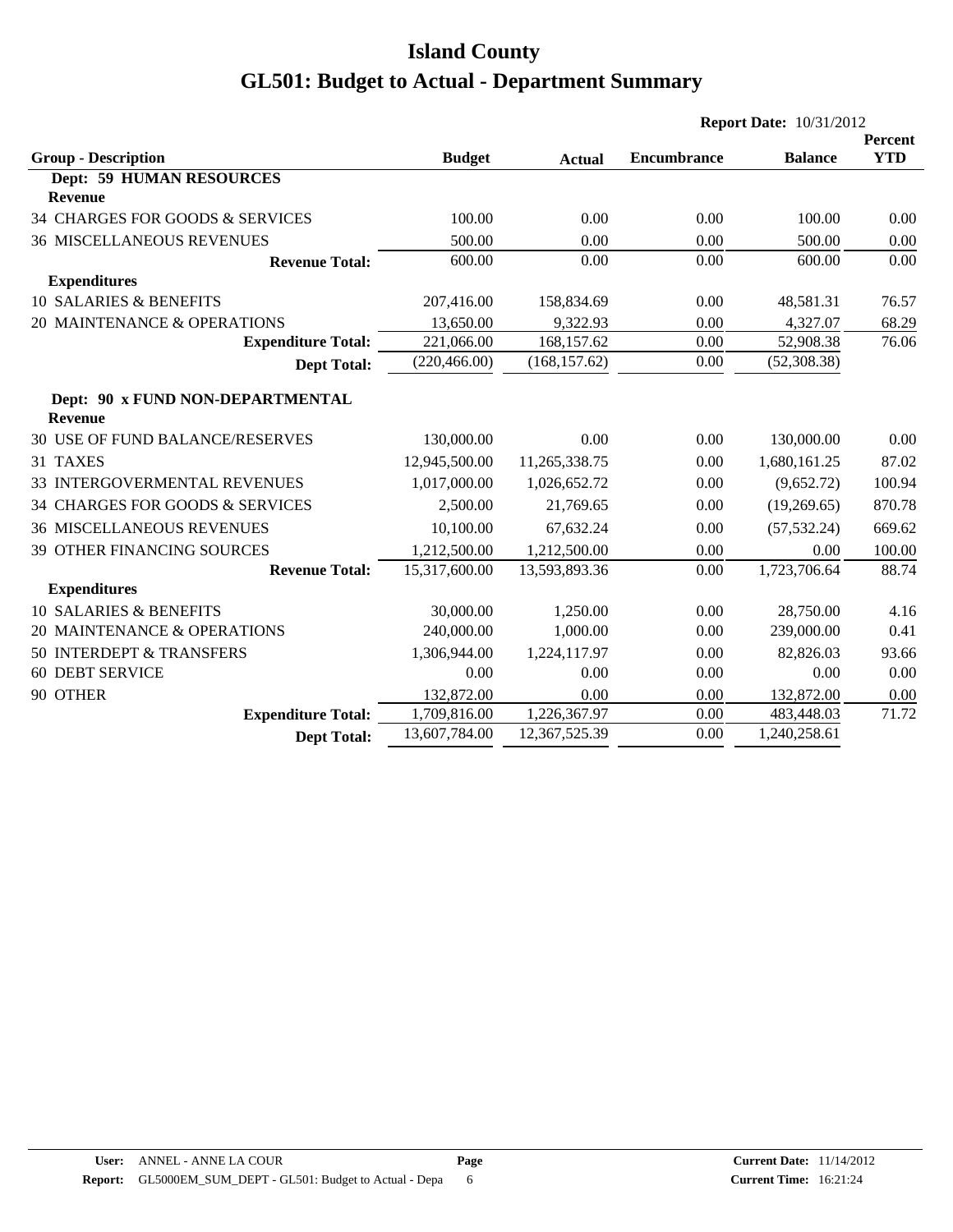|                                                                                                  | <b>Prior Years to Date Actuals</b> |               | 2012<br>Approved     | 2012<br><b>Month</b><br>to Date @ | 2012<br>Year to<br>Date @ | 2012<br><b>Encumbered</b><br>Amount @ | 2012<br>Balance @ | Percent                                                   |
|--------------------------------------------------------------------------------------------------|------------------------------------|---------------|----------------------|-----------------------------------|---------------------------|---------------------------------------|-------------------|-----------------------------------------------------------|
| Object<br><b>Description</b>                                                                     | 2010                               | 2011          | <b>Budget</b>        | 10/31/2012                        | 10/31/2012                | 10/31/2012                            | 10/31/2012        | <b>YTD</b>                                                |
| 2% HOTEL/MOTEL PUBLIC FACILITI (124)                                                             |                                    |               |                      |                                   |                           |                                       |                   |                                                           |
| USE OF FUND BALANCE                                                                              | 0.00                               | 0.00          | 0.00                 | 0.00                              | 0.00                      | 0.00                                  | 0.00              | $0\%$                                                     |
| <b>REVENUES</b>                                                                                  | 92,475.09                          | 110,477.96    | 130,100.00           | 19,955.50                         | 116,837.57                | 0.00                                  | 13,262.43         | 90 %                                                      |
| <b>EXPENDITURES</b>                                                                              | (97, 893.42)                       | (95,710.33)   | (125,000.00)         | 0.00                              | (81,936.33)               | 0.00                                  | (43,063.67)       | 66 %                                                      |
| <b>TRANSFERS OUT</b>                                                                             | (4,600.00)                         | (4,500.00)    | (5,100.00)           | 0.00                              | (5,100.00)                | 0.00                                  | 0.00              | 100 %                                                     |
| Net 2% HOTEL/MOTEL PUBLIC FACILITI (124)                                                         | (10,018.33)                        | 10,267.63     | 0.00                 | 19,955.50                         | 29,801.24                 | 0.00                                  | (29, 801.24)      |                                                           |
| <b>ALCOHOL/SUBSTANCE ABUSE (123)</b>                                                             |                                    |               |                      |                                   |                           |                                       |                   |                                                           |
| USE OF FUND BALANCE                                                                              | 0.00                               | 0.00          | 0.00                 | 0.00                              | 0.00                      | 0.00                                  | 0.00              | $0\%$                                                     |
| <b>REVENUES</b>                                                                                  | 68,068.25                          | 9,828.47      | 96,000.00            | 7,095.90                          | 64,289.96                 | 0.00                                  | 31,710.04         | 67 %                                                      |
| <b>GRANT REVENUES</b>                                                                            | 331,452.16                         | 253,947.82    | 499,263.00           | 31,119.00                         | 286,572.93                | 0.00                                  | 212,690.07        | 57 %                                                      |
| <b>EXPENDITURES</b>                                                                              | (387, 927.49)                      | (449, 575.82) | (596, 263.00)        | (38,896.35)                       | (398, 618.25)             | 0.00                                  | (197, 644.75)     | 67%                                                       |
| <b>TRANSFERS IN</b>                                                                              | 28,883.00                          | 0.00          | 6,000.00             | 0.00                              | 6,000.00                  | 0.00                                  | 0.00              | 100 %                                                     |
| <b>TRANSFERS OUT</b>                                                                             | 0.00                               | (1,587.40)    | (5,000.00)           | 0.00                              | (5,000.00)                | 0.00                                  | 0.00              | 100 %                                                     |
| Net ALCOHOL/SUBSTANCE ABUSE (123)                                                                | 40,475.92                          | (187, 386.93) | 0.00                 | (681.45)                          | (46, 755.36)              | 0.00                                  | 46,755.36         |                                                           |
| <b>ANTI-PROFITEERING (136)</b>                                                                   |                                    |               |                      |                                   |                           |                                       |                   |                                                           |
| USE OF FUND BALANCE                                                                              | 0.00                               | 0.00          | 0.00                 | 0.00                              | 0.00                      | 0.00                                  | 0.00              | 0%                                                        |
| <b>REVENUES</b>                                                                                  | 28.38                              | 18.21         | 0.00                 | 1.91                              | 16.76                     | 0.00                                  | (16.76)           | 0%                                                        |
| <b>TRANSFERS OUT</b>                                                                             | 0.00                               | 0.00          | 0.00                 | 0.00                              | 0.00                      | 0.00                                  | 0.00              | 0%                                                        |
| Net ANTI-PROFITEERING (136)                                                                      | 28.38                              | 18.21         | 0.00                 | 1.91                              | 16.76                     | 0.00                                  | (16.76)           |                                                           |
| AUDITOR'S O & M (118)                                                                            |                                    |               |                      |                                   |                           |                                       |                   |                                                           |
| USE OF FUND BALANCE                                                                              | 0.00                               | 0.00          | 0.00                 | 0.00                              | 0.00                      | 0.00                                  | 0.00              | $0\%$                                                     |
| <b>REVENUES</b>                                                                                  | 118,695.28                         | 111,969.02    | 116,000.00           | 7,930.00                          | 116,798.19                | 0.00                                  | (798.19)          | 101 %                                                     |
| <b>EXPENDITURES</b>                                                                              | (99, 881.03)                       | (113, 161.12) | (141, 400.00)        | (17, 837.79)                      | (123, 930.77)             | 0.00                                  | (17, 469.23)      | 88%                                                       |
| <b>TRANSFERS IN</b>                                                                              | 25,400.00                          | 25,400.00     | 25,400.00            | 0.00                              | 25,400.00                 | 0.00                                  | 0.00              | 100 %                                                     |
| <b>TRANSFERS OUT</b>                                                                             | 0.00                               | 0.00          | 0.00                 | 0.00                              | 0.00                      | 0.00                                  | 0.00              | 0%                                                        |
| Net AUDITOR'S O & M (118)                                                                        | 44,214.25                          | 24,207.90     | 0.00                 | (9,907.79)                        | 18,267.42                 | 0.00                                  | (18, 267.42)      |                                                           |
| <b>CAPITAL DRAINAGE (321)</b>                                                                    |                                    |               |                      |                                   |                           |                                       |                   |                                                           |
| <b>REVENUES</b>                                                                                  | 0.00                               | 0.00          | 0.00                 | 0.00                              | 0.00                      | 0.00                                  | 0.00              | 0%                                                        |
| <b>EXPENDITURES</b>                                                                              | (100, 345.34)                      | (101, 425.49) | (770,000.00)         | (79, 751.93)                      | (264, 516.40)             | 0.00                                  | (505, 483.60)     | 34 %                                                      |
| <b>TRANSFERS IN</b>                                                                              | 100,000.00                         | 111,000.00    | 801,500.00           | 0.00                              | 295,588.40                | 0.00                                  | 505,911.60        | 37 %                                                      |
| <b>TRANSFERS OUT</b>                                                                             | (22,700.00)                        | (16,800.00)   | (31,500.00)          | 0.00                              | (31,500.00)               | 0.00                                  | 0.00              | 100 %                                                     |
| Net CAPITAL DRAINAGE (321)                                                                       | (23,045.34)                        | (7, 225.49)   | 0.00                 | (79, 751.93)                      | (428.00)                  | 0.00                                  | 428.00            |                                                           |
| <b>CASA FUND (131)</b>                                                                           |                                    |               |                      |                                   |                           |                                       |                   |                                                           |
| USE OF FUND BALANCE                                                                              | 0.00                               | 0.00          | 0.00                 | 0.00                              | 0.00                      | 0.00                                  | 0.00              | 0%                                                        |
| <b>REVENUES</b>                                                                                  | 0.00                               | 4,570.85      | 0.00                 | 250.00                            | 250.00                    | 0.00                                  | (250.00)          | 0%                                                        |
| <b>GRANT REVENUES</b>                                                                            | 34,434.75                          | 22,527.65     | 59,031.00            | 31.00                             | 30,460.25                 | 0.00                                  | 28,570.75         | 52%                                                       |
| <b>EXPENDITURES</b>                                                                              | (95,766.40)                        | (86, 843.87)  | (109, 622.00)        | (7, 497.13)                       | (86,935.16)               | 0.00                                  | (22,686.84)       | 79 %                                                      |
| <b>TRANSFERS IN</b>                                                                              | 50,591.00                          | 50,591.00     | 50,591.00            | 0.00                              | 50,591.00                 | 0.00                                  | 0.00              | 100 %                                                     |
| User: ANNEL - ANNE LA COUR<br>Report: GL5010EM_FUND - GL535: Multi Year Budget to Actual by Fund |                                    |               | Page<br>$\mathbf{1}$ |                                   |                           |                                       |                   | Current Date: 11/14/2012<br><b>Current Time: 16:27:40</b> |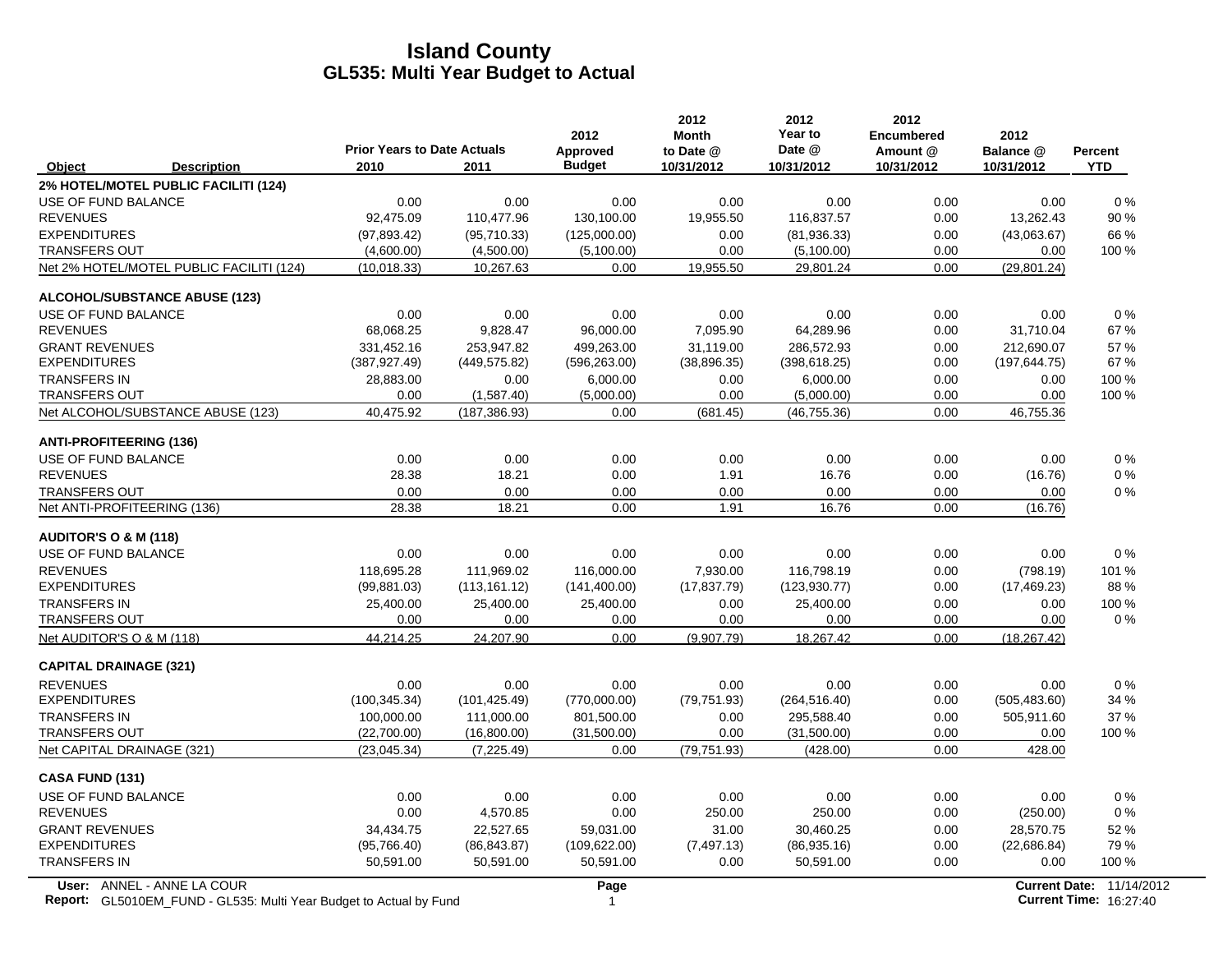|                                   |                                             | <b>Prior Years to Date Actuals</b> |               | 2012<br>Approved | 2012<br><b>Month</b><br>to Date @ | 2012<br>Year to<br>Date @ | 2012<br><b>Encumbered</b><br>Amount @ | 2012<br>Balance @ | Percent    |
|-----------------------------------|---------------------------------------------|------------------------------------|---------------|------------------|-----------------------------------|---------------------------|---------------------------------------|-------------------|------------|
| <b>Object</b>                     | <b>Description</b>                          | 2010                               | 2011          | <b>Budget</b>    | 10/31/2012                        | 10/31/2012                | 10/31/2012                            | 10/31/2012        | <b>YTD</b> |
| <b>TRANSFERS OUT</b>              |                                             | 0.00                               | 0.00          | 0.00             | 0.00                              | 0.00                      | 0.00                                  | 0.00              | $0\%$      |
| Net CASA FUND (131)               |                                             | (10.740.65)                        | (9, 154.37)   | 0.00             | (7, 216.13)                       | (5,633.91)                | 0.00                                  | 5,633.91          |            |
| <b>CLEAN WATER UTILITY (154)</b>  |                                             |                                    |               |                  |                                   |                           |                                       |                   |            |
| <b>REVENUES</b>                   |                                             | 0.00                               | 0.00          | 714,000.00       | 383,666.05                        | 1,236,507.21              | 0.00                                  | (522, 507.21)     | 173%       |
| <b>GRANT REVENUES</b>             |                                             | 0.00                               | 0.00          | 195,500.00       | 0.00                              | 0.00                      | 0.00                                  | 195,500.00        | $0\%$      |
| <b>EXPENDITURES</b>               |                                             | 0.00                               | 0.00          | (525,500.00)     | 0.00                              | (15, 214.16)              | 0.00                                  | (510, 285.84)     | 3%         |
| <b>TRANSFERS OUT</b>              |                                             | 0.00                               | 0.00          | (384,000.00)     | 0.00                              | (202,000.00)              | 0.00                                  | (182,000.00)      | 53%        |
| Net CLEAN WATER UTILITY (154)     |                                             | 0.00                               | 0.00          | 0.00             | 383.666.05                        | 1,019,293.05              | 0.00                                  | (1,019,293.05)    |            |
|                                   | <b>COMM MENTAL HEALTH FACILITY (148)</b>    |                                    |               |                  |                                   |                           |                                       |                   |            |
| <b>REVENUES</b>                   |                                             | 2,893.56                           | 4,822.60      | 5,566.00         | 964.52                            | 4,822.60                  | 0.00                                  | 743.40            | 87%        |
| <b>EXPENDITURES</b>               |                                             | (4,096.10)                         | (5, 169.32)   | (5,566.00)       | (423.76)                          | (4,237.60)                | 0.00                                  | (1,328.40)        | 76 %       |
| <b>TRANSFERS OUT</b>              |                                             | 0.00                               | 0.00          | 0.00             | 0.00                              | 0.00                      | 0.00                                  | 0.00              | $0\%$      |
|                                   | Net COMM MENTAL HEALTH FACILITY (148)       | (1,202.54)                         | (346.72)      | 0.00             | 540.76                            | 585.00                    | 0.00                                  | (585.00)          |            |
| <b>CONSERVATION FUTURES (132)</b> |                                             |                                    |               |                  |                                   |                           |                                       |                   |            |
| USE OF FUND BALANCE               |                                             | 0.00                               | 0.00          | 0.00             | 0.00                              | 0.00                      | 0.00                                  | 0.00              | 0%         |
| <b>REVENUES</b>                   |                                             | 544,453.21                         | 602,918.12    | 771,380.00       | 188,479.20                        | 583,317.35                | 0.00                                  | 188,062.65        | 76 %       |
| <b>GRANT REVENUES</b>             |                                             | 324,422.20                         | 46,394.36     | 0.00             | 48,063.76                         | 49,360.60                 | 0.00                                  | (49,360.60)       | $0\%$      |
| <b>EXPENDITURES</b>               |                                             | (99, 222.71)                       | (113, 850.54) | (771, 380.00)    | (20,798.69)                       | (117, 126.58)             | 0.00                                  | (654, 253.42)     | 15 %       |
| <b>TRANSFERS OUT</b>              |                                             | 0.00                               | 0.00          | 0.00             | 0.00                              | 0.00                      | 0.00                                  | 0.00              | $0\%$      |
| Net CONSERVATION FUTURES (132)    |                                             | 769,652.70                         | 535.461.94    | 0.00             | 215,744.27                        | 515,551.37                | 0.00                                  | (515, 551.37)     |            |
|                                   | <b>CONSTRUCTION &amp; ACQUISITION (308)</b> |                                    |               |                  |                                   |                           |                                       |                   |            |
| USE OF FUND BALANCE               |                                             | 0.00                               | 0.00          | 0.00             | 0.00                              | 0.00                      | 0.00                                  | 0.00              | $0\%$      |
| <b>EXPENDITURES</b>               |                                             | 0.00                               | 0.00          | 0.00             | 0.00                              | 0.00                      | 0.00                                  | 0.00              | $0\%$      |
| <b>TRANSFERS IN</b>               |                                             | 0.00                               | 0.00          | 0.00             | 0.00                              | 0.00                      | 0.00                                  | 0.00              | $0\%$      |
|                                   | Net CONSTRUCTION & ACQUISITION (308)        | 0.00                               | 0.00          | 0.00             | 0.00                              | 0.00                      | 0.00                                  | 0.00              |            |
| <b>CORNET BAY DOCK (119)</b>      |                                             |                                    |               |                  |                                   |                           |                                       |                   |            |
| <b>REVENUES</b>                   |                                             | 13,947.75                          | 16,170.00     | 16,400.00        | 420.00                            | 11,760.00                 | 0.00                                  | 4,640.00          | 72 %       |
| <b>EXPENDITURES</b>               |                                             | (5,517.12)                         | (6,011.48)    | (15,700.00)      | (589.40)                          | (6, 100.24)               | 0.00                                  | (9,599.76)        | 39 %       |
| <b>TRANSFERS OUT</b>              |                                             | (600.00)                           | (700.00)      | (700.00)         | 0.00                              | (700.00)                  | 0.00                                  | 0.00              | 100 %      |
| Net CORNET BAY DOCK (119)         |                                             | 7,830.63                           | 9,458.52      | 0.00             | (169.40)                          | 4,959.76                  | 0.00                                  | (4,959.76)        |            |
| <b>COUNTY FAIR (110)</b>          |                                             |                                    |               |                  |                                   |                           |                                       |                   |            |
| <b>REVENUES</b>                   |                                             | 209.485.04                         | 243,667.93    | 236,650.00       | 0.00                              | 77,892.06                 | 0.00                                  | 158,757.94        | 33 %       |
| <b>GRANT REVENUES</b>             |                                             | 21,138.00                          | 0.00          | 35,000.00        | 0.00                              | 0.00                      | 0.00                                  | 35,000.00         | $0\%$      |
| <b>EXPENDITURES</b>               |                                             | (253, 244.70)                      | (254,060.61)  | (301,650.00)     | 0.00                              | (83, 723.37)              | 0.00                                  | (217, 926.63)     | 28 %       |
| <b>TRANSFERS IN</b>               |                                             | 29,899.37                          | 19,651.80     | 30,000.00        | 0.00                              | 0.00                      | 0.00                                  | 30,000.00         | $0\%$      |
| <b>TRANSFERS OUT</b>              |                                             | 0.00                               | 0.00          | 0.00             | 0.00                              | 0.00                      | 0.00                                  | 0.00              | 0%         |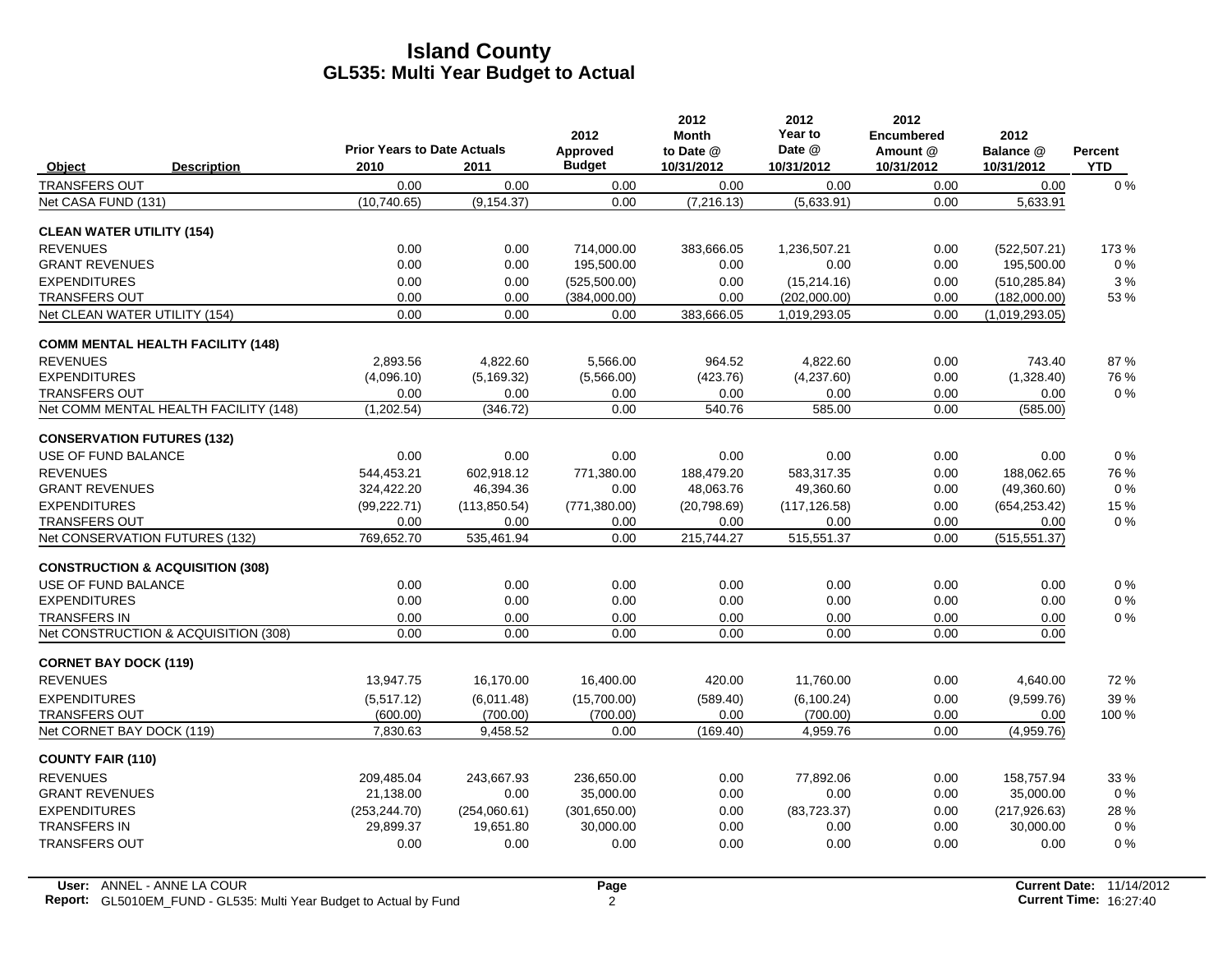|                                         | <b>Prior Years to Date Actuals</b> |                   | 2012<br>Approved   | 2012<br><b>Month</b><br>to Date @ | 2012<br>Year to<br>Date @ | 2012<br><b>Encumbered</b><br>Amount @ | 2012<br>Balance @    | <b>Percent</b> |
|-----------------------------------------|------------------------------------|-------------------|--------------------|-----------------------------------|---------------------------|---------------------------------------|----------------------|----------------|
| Object<br><b>Description</b>            | 2010                               | 2011              | <b>Budget</b>      | 10/31/2012                        | 10/31/2012                | 10/31/2012                            | 10/31/2012           | <b>YTD</b>     |
| Net COUNTY FAIR (110)                   | 7,277.71                           | 9,259.12          | 0.00               | 0.00                              | (5,831.31)                | 0.00                                  | 5,831.31             |                |
| <b>COUNTY LAW LIBRARY (103)</b>         |                                    |                   |                    |                                   |                           |                                       |                      |                |
| USE OF FUND BALANCE                     | 0.00                               | 0.00              | 0.00               | 0.00                              | 0.00                      | 0.00                                  | 0.00                 | 0%             |
| <b>REVENUES</b>                         | 21.853.39                          | 22,724.33         | 27,100.00          | 2,470.92                          | 21,673.70                 | 0.00                                  | 5,426.30             | 80%            |
| <b>EXPENDITURES</b>                     | (27, 507.36)                       | (25,666.55)       | (27, 100.00)       | (3,321.54)                        | (25, 777.67)              | 0.00                                  | (1,322.33)           | 95%            |
| <b>TRANSFERS OUT</b>                    | 0.00                               | 0.00              | 0.00               | 0.00                              | 0.00                      | 0.00                                  | 0.00                 | 0%             |
| Net COUNTY LAW LIBRARY (103)            | (5,653.97)                         | (2,942.22)        | 0.00               | (850.62)                          | (4, 103.97)               | 0.00                                  | 4,103.97             |                |
| <b>COUNTY ROAD (101)</b>                |                                    |                   |                    |                                   |                           |                                       |                      |                |
| USE OF FUND BALANCE                     | 0.00                               | 0.00              | 0.00               | 0.00                              | 0.00                      | 0.00                                  | 0.00                 | $0\%$          |
| <b>REVENUES</b>                         | 11,966,192.79                      | 12,491,290.38     | 14,145,653.00      | 2,974,029.76                      | 12,481,857.45             | 0.00                                  | 1,663,795.55         | 88%            |
| <b>GRANT REVENUES</b>                   | 826,058.70                         | 2,354,014.21      | 2,548,000.00       | 21,240.27                         | 900,669.53                | 0.00                                  | 1,647,330.47         | 35 %           |
| <b>EXPENDITURES</b>                     | (10.514, 703.07)                   | (12, 338, 591.45) | (14, 493, 086, 00) | (1,301,149.13)                    | (10, 411, 238.83)         | 0.00                                  | (4,081,847.17)       | 72 %           |
| <b>TRANSFERS IN</b>                     | 0.00                               | 0.00              | 134,000.00         | 0.00                              | 134,000.00                | 0.00                                  | 0.00                 | 100 %          |
| <b>TRANSFERS OUT</b>                    | (1,526,217.00)                     | (1,514,967.00)    | (2,334,567.00)     | 0.00                              | (1,618,567.00)            | 0.00                                  | (716,000.00)         | 69%            |
| Net COUNTY ROAD (101)                   | 751,331.42                         | 991,746.14        | 0.00               | 1,694,120.90                      | 1,486,721.15              | 0.00                                  | (1,486,721.15)       |                |
| <b>COURTHOUSE EXPANSION (309)</b>       |                                    |                   |                    |                                   |                           |                                       |                      |                |
| <b>REVENUES</b>                         | 21.23                              | 13.63             | 0.00               | 1.42                              | 12.48                     | 0.00                                  | (12.48)              | $0\%$          |
| Net COURTHOUSE EXPANSION (309)          | 21.23                              | 13.63             | 0.00               | 1.42                              | 12.48                     | 0.00                                  | (12.48)              |                |
| <b>DEVELOPMENTAL DISABILITIES (114)</b> |                                    |                   |                    |                                   |                           |                                       |                      |                |
| USE OF FUND BALANCE                     | 0.00                               | 0.00              | 0.00               | 0.00                              | 0.00                      | 0.00                                  | 0.00                 | $0\%$          |
| <b>REVENUES</b>                         | 146,199.60                         | 142,881.73        | 170,000.00         | 44,754.27                         | 136,444.73                | 0.00                                  | 33,555.27            | 80%            |
| <b>GRANT REVENUES</b>                   | 292,008.02                         | 309,908.00        | 444,307.00         | 36,060.00                         | 231,943.00                | 0.00                                  | 212,364.00           | 52 %           |
| <b>EXPENDITURES</b>                     | (400, 013.47)                      | (392,091.48)      | (555, 821.00)      | (5,929.00)                        | (247, 409.01)             | 0.00                                  | (308, 411.99)        | 45 %           |
| <b>TRANSFERS OUT</b>                    | 0.00                               | (3,968.50)        | (58, 486.00)       | 0.00                              | (58, 486.00)              | 0.00                                  | 0.00                 | 100 %          |
| Net DEVELOPMENTAL DISABILITIES (114)    | 38,194.15                          | 56,729.75         | 0.00               | 74,885.27                         | 62,492.72                 | 0.00                                  | (62, 492.72)         |                |
| <b>DRUG SEIZURE (133)</b>               |                                    |                   |                    |                                   |                           |                                       |                      |                |
| USE OF FUND BALANCE                     | 0.00                               | 0.00              | 0.00               | 0.00                              | 0.00                      | 0.00                                  | 0.00                 | 0%             |
| <b>REVENUES</b>                         | 3,025.14                           | 3,519.18          | 10,000.00          | 619.85                            | 6,908.04                  | 0.00                                  | 3,091.96             | 69%            |
| <b>EXPENDITURES</b>                     | 0.00                               | 0.00              | (10,000.00)        | 0.00                              | 0.00                      | 0.00                                  | (10,000.00)          | $0\%$          |
| <b>TRANSFERS OUT</b>                    | 0.00                               | 0.00              | 0.00               | 0.00                              | 0.00                      | 0.00                                  | 0.00                 | 0%             |
| Net DRUG SEIZURE (133)                  | 3,025.14                           | 3,519.18          | 0.00               | 619.85                            | 6,908.04                  | 0.00                                  | (6,908.04)           |                |
| <b>ELECTION RESERVE (111)</b>           |                                    |                   |                    |                                   |                           |                                       |                      |                |
| <b>USE OF FUND BALANCE</b>              | 0.00                               | 0.00              | 0.00               | 0.00                              | 0.00                      | 0.00                                  | 0.00                 | 0%             |
| <b>REVENUES</b>                         | 53,731.90                          | 88,170.46         | 100,000.00         | 13,676.83                         | 102,716.02                | 0.00                                  | (2,716.02)           | 103 %          |
| <b>GRANT REVENUES</b>                   | 78,757.89                          | 641.58            | 0.00               | 0.00                              | 11,341.21                 | 0.00                                  | (11, 341.21)         | $0\%$          |
| <b>EXPENDITURES</b>                     | (277, 177.83)                      | (208, 136.29)     | (300,000.00)       | (34, 291.19)                      | (256, 482.21)             | 0.00                                  | (43,517.79)          | 85 %           |
| <b>TRANSFERS IN</b>                     | 219,925.00                         | 200,000.00        | 200,000.00         | 0.00                              | 200,000.00                | 0.00                                  | 0.00                 | 100 %          |
| User: ANNEL - ANNE LA COUR              |                                    |                   | Page               |                                   |                           |                                       | <b>Current Date:</b> | 11/14/2        |

**Report:** 3 **Current Time:** GL5010EM\_FUND - GL535: Multi Year Budget to Actual by Fund 16:27:40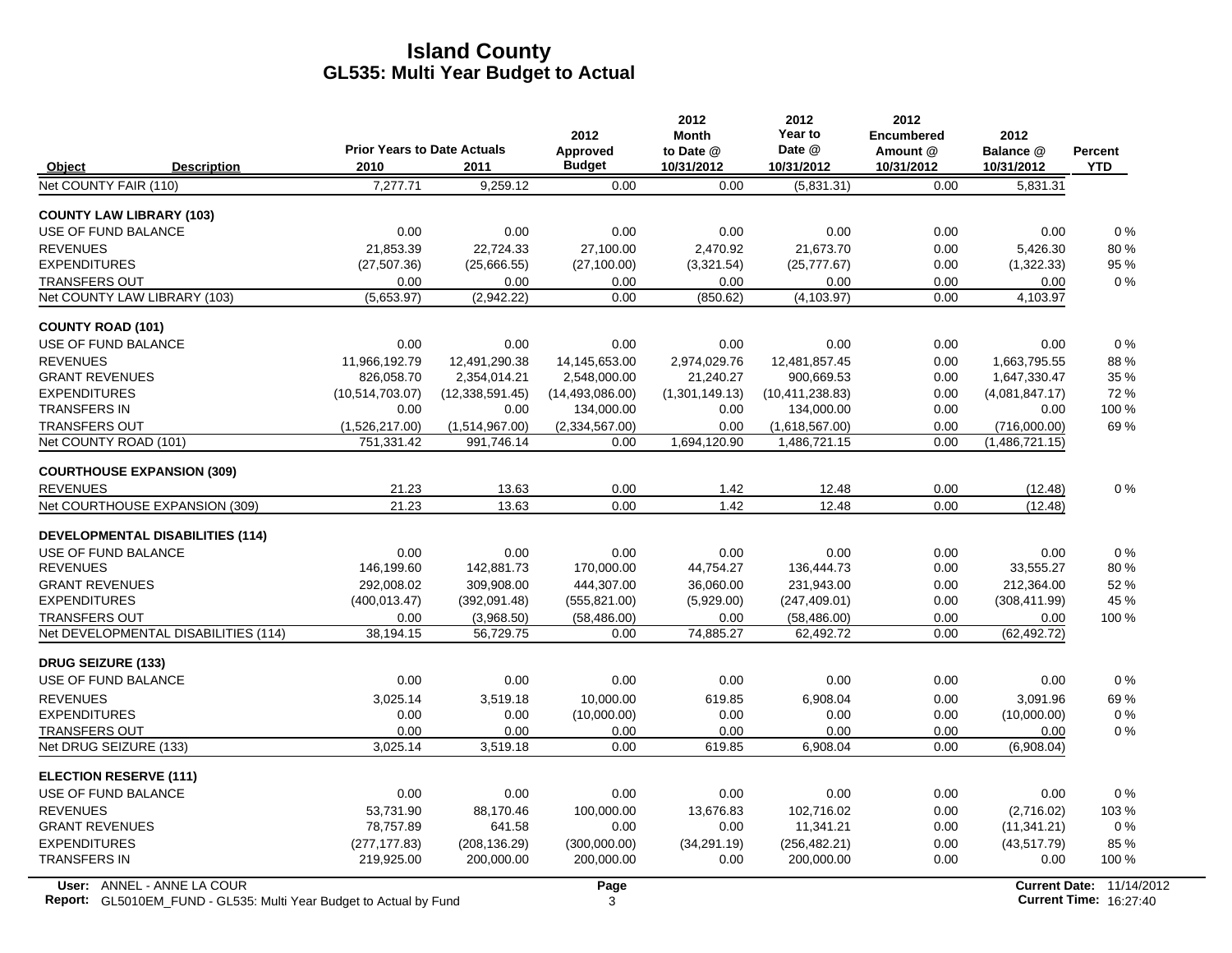|                                 |                                        | <b>Prior Years to Date Actuals</b> |               | 2012<br>Approved | 2012<br><b>Month</b><br>to Date @ | 2012<br>Year to<br>Date @ | 2012<br><b>Encumbered</b><br>Amount @ | 2012<br>Balance @ | Percent               |
|---------------------------------|----------------------------------------|------------------------------------|---------------|------------------|-----------------------------------|---------------------------|---------------------------------------|-------------------|-----------------------|
| Object                          | <b>Description</b>                     | 2010                               | 2011          | <b>Budget</b>    | 10/31/2012                        | 10/31/2012                | 10/31/2012                            | 10/31/2012        | <b>YTD</b>            |
| <b>TRANSFERS OUT</b>            |                                        | 0.00                               | 0.00          | 0.00             | 0.00                              | 0.00                      | 0.00                                  | 0.00              | $0\%$                 |
| Net ELECTION RESERVE (111)      |                                        | 75,236.96                          | 80,675.75     | 0.00             | (20.614.36)                       | 57,575.02                 | 0.00                                  | (57, 575.02)      |                       |
| <b>ENHANCED 911 (140)</b>       |                                        |                                    |               |                  |                                   |                           |                                       |                   |                       |
| <b>REVENUES</b>                 |                                        | 366,629.17                         | 264,507.22    | 531,000.00       | 64,536.36                         | 513,530.72                | 0.00                                  | 17.469.28         | 97 %                  |
| <b>GRANT REVENUES</b>           |                                        | 7,490.37                           | 0.00          | 0.00             | (46, 529.53)                      | 18,631.27                 | 0.00                                  | (18,631.27)       | $0\%$                 |
| <b>EXPENDITURES</b>             |                                        | (381,040.28)                       | (455, 941.46) | (529, 500.00)    | (64, 536.36)                      | (542, 747.17)             | 0.00                                  | 13,247.17         | 103 %                 |
| <b>TRANSFERS OUT</b>            |                                        | (1,500.00)                         | (1,500.00)    | (1,500.00)       | 0.00                              | (1,500.00)                | 0.00                                  | 0.00              | $100\%$               |
| Net ENHANCED 911 (140)          |                                        | (8,420.74)                         | (192, 934.24) | 0.00             | (46, 529.53)                      | (12,085.18)               | 0.00                                  | 12,085.18         |                       |
| <b>EXTENSION SERVICES (160)</b> |                                        |                                    |               |                  |                                   |                           |                                       |                   |                       |
| <b>REVENUES</b>                 |                                        | 93,678.15                          | 186,791.63    | 130,949.00       | 3,961.95                          | 32,317.12                 | 0.00                                  | 98,631.88         | 25 %                  |
| <b>GRANT REVENUES</b>           |                                        | 128,819.80                         | 100,196.84    | 110,161.00       | 0.00                              | 65,336.31                 | 0.00                                  | 44,824.69         | 59 %                  |
| <b>EXPENDITURES</b>             |                                        | (422, 027.06)                      | (351, 162.20) | (341, 243.00)    | (20, 369.00)                      | (259, 750.72)             | 0.00                                  | (81, 492.28)      | 76 %                  |
| <b>TRANSFERS IN</b>             |                                        | 149,321.00                         | 95,950.00     | 100,133.00       | 0.00                              | 100,133.00                | 0.00                                  | 0.00              | 100 %                 |
| <b>TRANSFERS OUT</b>            |                                        | 0.00                               | 0.00          | 0.00             | 0.00                              | 0.00                      | 0.00                                  | 0.00              | 0%                    |
|                                 | Net EXTENSION SERVICES (160)           | (50, 208.11)                       | 31,776.27     | 0.00             | (16, 407.05)                      | (61, 964.29)              | 0.00                                  | 61,964.29         |                       |
|                                 | <b>FAMILY RES CTR CAMANO (143)</b>     |                                    |               |                  |                                   |                           |                                       |                   |                       |
| USE OF FUND BALANCE             |                                        | 0.00                               | 0.00          | 10,753.00        | 0.00                              | 0.00                      | 0.00                                  | 10,753.00         | $0\%$                 |
| <b>REVENUES</b>                 |                                        | 33,603.84                          | 31,876.04     | 39,393.00        | 6,907.60                          | 35,505.55                 | 0.00                                  | 3,887.45          | 90%                   |
| <b>EXPENDITURES</b>             |                                        | (38, 219.38)                       | (39, 383.34)  | (50, 146.00)     | (3,853.76)                        | (39, 725.23)              | 0.00                                  | (10, 420.77)      | 79 %                  |
| <b>TRANSFERS OUT</b>            |                                        | 0.00                               | 0.00          | 0.00             | 0.00                              | 0.00                      | 0.00                                  | 0.00              | $0\%$                 |
|                                 | Net FAMILY RES CTR CAMANO (143)        | (4,615.54)                         | (7,507.30)    | 0.00             | 3,053.84                          | (4,219.68)                | 0.00                                  | 4,219.68          |                       |
|                                 | <b>FAMILY RES CTR OAK HARBOR (141)</b> |                                    |               |                  |                                   |                           |                                       |                   |                       |
| USE OF FUND BALANCE             |                                        | 0.00                               | 0.00          | 0.00             | 0.00                              | 0.00                      | 0.00                                  | 0.00              | $0\%$                 |
| <b>REVENUES</b>                 |                                        | 40.710.00                          | 41.362.34     | 55.937.00        | 18.645.26                         | 44.397.66                 | 0.00                                  | 11.539.34         | 79%                   |
| <b>EXPENDITURES</b>             |                                        | (39, 492.75)                       | (40,996.60)   | (55, 937.00)     | (4, 135.61)                       | (40, 598.50)              | 0.00                                  | (15,338.50)       | 73%                   |
| <b>TRANSFERS OUT</b>            |                                        | 0.00                               | 0.00          | 0.00             | 0.00                              | 0.00                      | 0.00                                  | 0.00              | $0\%$                 |
|                                 | Net FAMILY RES CTR OAK HARBOR (141)    | 1,217.25                           | 365.74        | 0.00             | 14,509.65                         | 3,799.16                  | 0.00                                  | (3,799.16)        |                       |
|                                 | <b>FAMILY RES CTR SO WHIDBEY (142)</b> |                                    |               |                  |                                   |                           |                                       |                   |                       |
| <b>REVENUES</b>                 |                                        | 4,500.00                           | 5,000.00      | 2,400.00         | 395.85                            | 5,500.00                  | 0.00                                  | (3,100.00)        | 229 %                 |
| <b>EXPENDITURES</b>             |                                        | (16, 392.38)                       | (111.60)      | (2,400.00)       | (18.00)                           | (99.00)                   | 0.00                                  | (2,301.00)        | 4 %                   |
| <b>TRANSFERS OUT</b>            |                                        | 0.00                               | 0.00          | 0.00             | 0.00                              | 0.00                      | 0.00                                  | 0.00              | $0\%$                 |
|                                 | Net FAMILY RES CTR SO WHIDBEY (142)    | (11, 892.38)                       | 4,888.40      | 0.00             | 377.85                            | 5,401.00                  | 0.00                                  | (5,401.00)        |                       |
|                                 | <b>FEDERAL ASSET FORFEITURE (147)</b>  |                                    |               |                  |                                   |                           |                                       |                   |                       |
| USE OF FUND BALANCE             |                                        | 0.00                               | 0.00          | 0.00             | 0.00                              | 0.00                      | 0.00                                  | 0.00              | $0\%$                 |
| <b>REVENUES</b>                 |                                        | 4.72                               | 0.28          | 5,000.00         | 0.03                              | 0.25                      | 0.00                                  | 4,999.75          | $0\%$                 |
| <b>EXPENDITURES</b>             |                                        | (2, 148.00)                        | (2, 148.00)   | (5,000.00)       | 0.00                              | 0.00                      | 0.00                                  | (5,000.00)        | $0\%$                 |
| <b>TRANSFERS OUT</b>            |                                        | 0.00                               | 0.00          | 0.00             | 0.00                              | 0.00                      | 0.00                                  | 0.00              | $0\%$                 |
|                                 | User: ANNEL - ANNE LA COUR             |                                    |               | Page             |                                   |                           |                                       |                   | Current Date: 11/14/2 |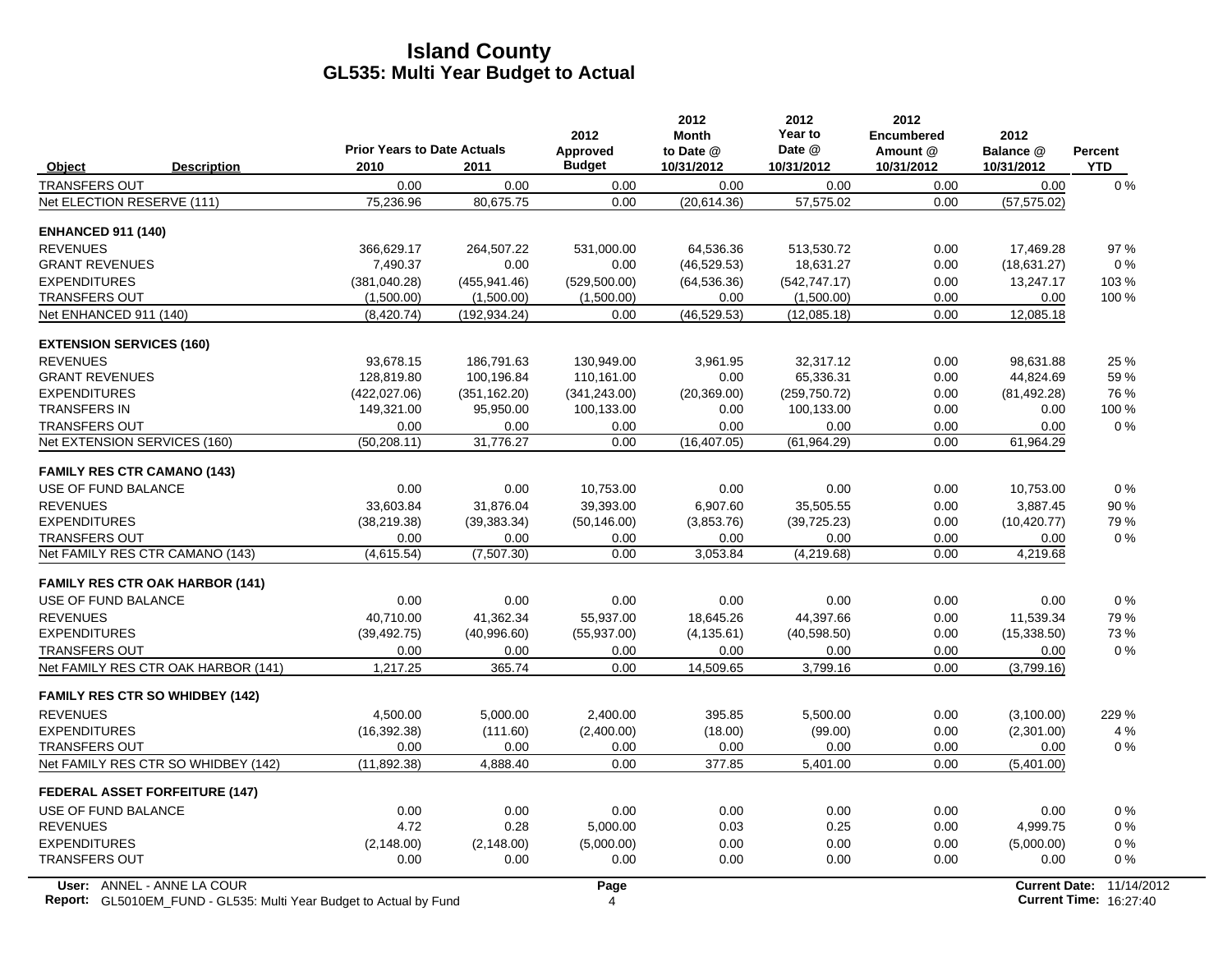|                                  |                                           |                                    |               | 2012           | 2012<br><b>Month</b> | 2012<br>Year to | 2012<br><b>Encumbered</b> | 2012          |                |
|----------------------------------|-------------------------------------------|------------------------------------|---------------|----------------|----------------------|-----------------|---------------------------|---------------|----------------|
|                                  |                                           | <b>Prior Years to Date Actuals</b> |               | Approved       | to Date @            | Date @          | Amount @                  | Balance @     | <b>Percent</b> |
| Object                           | <b>Description</b>                        | 2010                               | 2011          | <b>Budget</b>  | 10/31/2012           | 10/31/2012      | 10/31/2012                | 10/31/2012    | <b>YTD</b>     |
|                                  | Net FEDERAL ASSET FORFEITURE (147)        | (2, 143.28)                        | (2, 147.72)   | 0.00           | 0.03                 | 0.25            | 0.00                      | (0.25)        |                |
| FIRE PERMIT PROGRAM (115)        |                                           |                                    |               |                |                      |                 |                           |               |                |
| <b>REVENUES</b>                  |                                           | 28,593.65                          | 27,643.41     | 48,000.00      | 3,050.85             | 22,072.55       | 0.00                      | 25,927.45     | 46 %           |
| <b>GRANT REVENUES</b>            |                                           | 0.00                               | 0.00          | 0.00           | 0.00                 | 21,625.00       | 0.00                      | (21,625.00)   | $0\%$          |
| <b>EXPENDITURES</b>              |                                           | (13,669.46)                        | (13, 373.19)  | (48,000.00)    | (40.01)              | (47, 987.50)    | 0.00                      | (12.50)       | 100 %          |
| <b>TRANSFERS OUT</b>             |                                           | 0.00                               | 0.00          | 0.00           | 0.00                 | 0.00            | 0.00                      | 0.00          | 0%             |
| Net FIRE PERMIT PROGRAM (115)    |                                           | 14,924.19                          | 14,270.22     | 0.00           | 3,010.84             | (4,289.95)      | 0.00                      | 4,289.95      |                |
|                                  | <b>HISTORICAL PRESERVATION FUND (180)</b> |                                    |               |                |                      |                 |                           |               |                |
| USE OF FUND BALANCE              |                                           | 0.00                               | 0.00          | 6,000.00       | 0.00                 | 0.00            | 0.00                      | 6,000.00      | 0%             |
| <b>REVENUES</b>                  |                                           | 18.076.00                          | 16.392.00     | 18.000.00      | 2,485.00             | 19.405.00       | 0.00                      | (1,405.00)    | 108 %          |
| <b>EXPENDITURES</b>              |                                           | (18,000.00)                        | (19, 293.55)  | (12,000.00)    | 0.00                 | (15, 422.84)    | 0.00                      | 3,422.84      | 129 %          |
| <b>TRANSFERS IN</b>              |                                           | 0.00                               | 0.00          | 0.00           | 0.00                 | 0.00            | 0.00                      | 0.00          | $0\%$          |
| <b>TRANSFERS OUT</b>             |                                           | 0.00                               | (12,000.00)   | (12,000.00)    | 0.00                 | (12,000.00)     | 0.00                      | 0.00          | 100 %          |
|                                  | Net HISTORICAL PRESERVATION FUND (180)    | 76.00                              | (14,901.55)   | 0.00           | 2.485.00             | (8.017.84)      | 0.00                      | 8,017.84      |                |
| <b>HOMELESS HOUSING (106)</b>    |                                           |                                    |               |                |                      |                 |                           |               |                |
| USE OF FUND BALANCE              |                                           | 0.00                               | 0.00          | 0.00           | 0.00                 | 0.00            | 0.00                      | 0.00          | 0%             |
| <b>REVENUES</b>                  |                                           | 345.235.16                         | 308,977.05    | 321,974.00     | 53,005.33            | 372,688.95      | 0.00                      | (50, 714.95)  | 116 %          |
| <b>GRANT REVENUES</b>            |                                           | 96,131.21                          | 119,720.27    | 76,398.00      | 12,087.48            | 28,253.86       | 0.00                      | 48,144.14     | 37 %           |
| <b>EXPENDITURES</b>              |                                           | (224, 989.04)                      | (264, 513.61) | (366, 142.00)  | (36, 243.71)         | (213, 459.52)   | 0.00                      | (152, 682.48) | 58 %           |
| <b>TRANSFERS OUT</b>             |                                           | 0.00                               | (1,587.40)    | (32, 230.00)   | 0.00                 | (32, 230.00)    | 0.00                      | 0.00          | 100 %          |
| Net HOMELESS HOUSING (106)       |                                           | 216,377.33                         | 162,596.31    | 0.00           | 28,849.10            | 155,253.29      | 0.00                      | (155, 253.29) |                |
| <b>HUMAN SERVICES FUND (129)</b> |                                           |                                    |               |                |                      |                 |                           |               |                |
| <b>REVENUES</b>                  |                                           | 0.00                               | 0.00          | 0.00           | (2,233.06)           | (2,233.06)      | 0.00                      | 2,233.06      | 0%             |
| <b>GRANT REVENUES</b>            |                                           | 0.00                               | 0.00          | 150,627.00     | 13,710.35            | 102,361.51      | 0.00                      | 48,265.49     | 68%            |
| <b>EXPENDITURES</b>              |                                           | 0.00                               | 0.00          | (362, 252.00)  | (26, 769.18)         | (275, 281.96)   | 0.00                      | (86,970.04)   | 76 %           |
| <b>TRANSFERS IN</b>              |                                           | 0.00                               | 0.00          | 211,625.00     | 0.00                 | 211,625.00      | 0.00                      | 0.00          | 100 %          |
| Net HUMAN SERVICES FUND (129)    |                                           | 0.00                               | 0.00          | 0.00           | (15, 291.89)         | 36,471.49       | 0.00                      | (36, 471.49)  |                |
|                                  | <b>JOINT TOURISM PROMOTION (146)</b>      |                                    |               |                |                      |                 |                           |               |                |
| <b>USE OF FUND BALANCE</b>       |                                           | 0.00                               | 0.00          | 0.00           | 0.00                 | 0.00            | 0.00                      | 0.00          | 0%             |
| <b>REVENUES</b>                  |                                           | 138,313.89                         | 166,497.30    | 200,000.00     | 32,259.31            | 185,273.16      | 0.00                      | 14,726.84     | 93 %           |
| <b>EXPENDITURES</b>              |                                           | (219, 820.16)                      | (178, 645.03) | (200,000.00)   | (23, 507.45)         | (201, 438.53)   | 0.00                      | 1,438.53      | 101 %          |
|                                  | Net JOINT TOURISM PROMOTION (146)         | (81,506.27)                        | (12, 147.73)  | 0.00           | 8,751.86             | (16, 165.37)    | 0.00                      | 16,165.37     |                |
|                                  | <b>JUVENILE DETENTION CENTER (145)</b>    |                                    |               |                |                      |                 |                           |               |                |
| USE OF FUND BALANCE              |                                           | 0.00                               | 0.00          | 0.00           | 0.00                 | 0.00            | 0.00                      | 0.00          | $0\%$          |
| <b>REVENUES</b>                  |                                           | 642,121.71                         | 622,735.06    | 726,000.00     | 66,965.36            | 604,464.92      | 0.00                      | 121,535.08    | 83%            |
| <b>GRANT REVENUES</b>            |                                           | 8.551.40                           | 6.007.99      | 8.000.00       | 0.00                 | 8.078.43        | 0.00                      | (78.43)       | 101 %          |
| <b>EXPENDITURES</b>              |                                           | (918, 329.45)                      | (822, 593.49) | (1,041,500.00) | (81,994.33)          | (892, 254.96)   | 0.00                      | (149, 245.04) | 86 %           |
|                                  |                                           |                                    |               |                |                      |                 |                           |               |                |

**Report:** 5 **Current Time:** GL5010EM\_FUND - GL535: Multi Year Budget to Actual by Fund 16:27:40**User:** ANNEL - ANNE LA COUR

 $\overline{\phantom{a}}$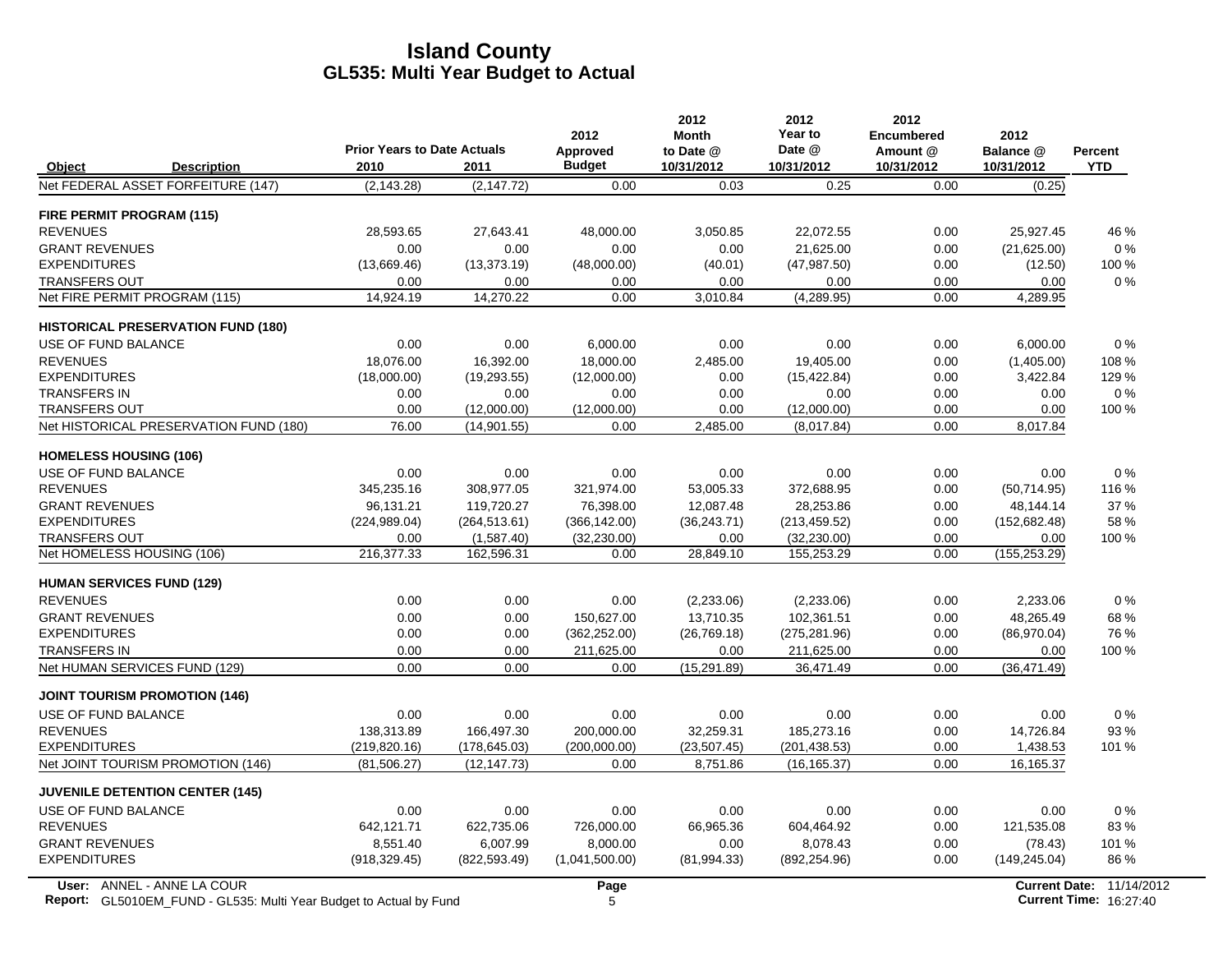|                            |                                           | <b>Prior Years to Date Actuals</b> |               | 2012<br>Approved | 2012<br><b>Month</b><br>to Date @ | 2012<br>Year to<br>Date @ | 2012<br><b>Encumbered</b><br>Amount @ | 2012<br>Balance @ | Percent    |
|----------------------------|-------------------------------------------|------------------------------------|---------------|------------------|-----------------------------------|---------------------------|---------------------------------------|-------------------|------------|
| Object                     | <b>Description</b>                        | 2010                               | 2011          | <b>Budget</b>    | 10/31/2012                        | 10/31/2012                | 10/31/2012                            | 10/31/2012        | <b>YTD</b> |
| <b>TRANSFERS IN</b>        |                                           | 0.00                               | 403,000.00    | 350,000.00       | 0.00                              | 350,000.00                | 0.00                                  | 0.00              | 100 %      |
| <b>TRANSFERS OUT</b>       |                                           | (46,500.00)                        | (45, 400.00)  | (42,500.00)      | 0.00                              | (42,500.00)               | 0.00                                  | 0.00              | 100 %      |
|                            | Net JUVENILE DETENTION CENTER (145)       | (314, 156.34)                      | 163,749.56    | 0.00             | (15,028.97)                       | 27,788.39                 | 0.00                                  | (27, 788.39)      |            |
|                            | <b>LOW-INCOME HOUSING SURCHARGE (105)</b> |                                    |               |                  |                                   |                           |                                       |                   |            |
| USE OF FUND BALANCE        |                                           | 0.00                               | 0.00          | 0.00             | 0.00                              | 0.00                      | 0.00                                  | 0.00              | 0%         |
| <b>REVENUES</b>            |                                           | 83.990.28                          | 77,287.43     | 123,532.00       | 10,519.13                         | 89.026.03                 | 0.00                                  | 34,505.97         | 72%        |
| <b>EXPENDITURES</b>        |                                           | (90,069.00)                        | (41,626.86)   | (109, 933.00)    | (40,000.00)                       | (131, 388.08)             | 0.00                                  | 21,455.08         | 120 %      |
| <b>TRANSFERS OUT</b>       |                                           | 0.00                               | 0.00          | (13,599.00)      | 0.00                              | (13,599.00)               | 0.00                                  | 0.00              | 100 %      |
|                            | Net LOW-INCOME HOUSING SURCHARGE (105)    | (6,078.72)                         | 35,660.57     | 0.00             | (29, 480.87)                      | (55,961.05)               | 0.00                                  | 55,961.05         |            |
| <b>MENTAL HEALTH (113)</b> |                                           |                                    |               |                  |                                   |                           |                                       |                   |            |
| USE OF FUND BALANCE        |                                           | 0.00                               | 0.00          | 0.00             | 0.00                              | 0.00                      | 0.00                                  | 0.00              | 0%         |
| <b>REVENUES</b>            |                                           | 197,594.11                         | 142,881.74    | 240,762.00       | 44,754.28                         | 136,444.72                | 0.00                                  | 104,317.28        | 57 %       |
| <b>GRANT REVENUES</b>      |                                           | 31,937.70                          | 86,955.04     | 0.00             | 6,391.76                          | 44,850.73                 | 0.00                                  | (44, 850.73)      | $0\%$      |
| <b>EXPENDITURES</b>        |                                           | (200, 308.95)                      | (216,082.72)  | (214, 704.00)    | (19,882.75)                       | (177, 993.61)             | 0.00                                  | (36,710.39)       | 83%        |
| TRANSFERS OUT              |                                           | 0.00                               | (3,968.50)    | (26,058.00)      | 0.00                              | (26,058.00)               | 0.00                                  | 0.00              | 100 %      |
| Net MENTAL HEALTH (113)    |                                           | 29,222.86                          | 9,785.56      | 0.00             | 31,263.29                         | (22,756.16)               | 0.00                                  | 22,756.16         |            |
|                            | MH THERAPEUTIC COURT SALES TAX (126)      |                                    |               |                  |                                   |                           |                                       |                   |            |
| USE OF FUND BALANCE        |                                           | 0.00                               | 0.00          | 0.00             | 0.00                              | 0.00                      | 0.00                                  | 0.00              | $0\%$      |
| <b>REVENUES</b>            |                                           | 626,139.01                         | 619,554.23    | 725,000.00       | 66,899.51                         | 603,683.18                | 0.00                                  | 121,316.82        | 83%        |
| <b>GRANT REVENUES</b>      |                                           | 8,765.92                           | 27,238.09     | 64,110.00        | 0.00                              | 16,025.49                 | 0.00                                  | 48,084.51         | 25 %       |
| <b>EXPENDITURES</b>        |                                           | (440.958.86)                       | (507, 239.07) | (673, 720.00)    | (71, 187.90)                      | (569, 996.86)             | 0.00                                  | (103, 723, 14)    | 85 %       |
| <b>TRANSFERS IN</b>        |                                           | 0.00                               | 0.00          | 0.00             | 0.00                              | 0.00                      | 0.00                                  | 0.00              | 0%         |
| <b>TRANSFERS OUT</b>       |                                           | (52,800.00)                        | (53, 274.80)  | (115, 390.00)    | 0.00                              | (115, 390.00)             | 0.00                                  | 0.00              | 100 %      |
|                            | Net MH THERAPEUTIC COURT SALES TAX (126)  | 141,146.07                         | 86,278.45     | 0.00             | (4, 288.39)                       | (65, 678.19)              | 0.00                                  | 65,678.19         |            |
|                            | <b>NATURAL RESOURCES FUND (165)</b>       |                                    |               |                  |                                   |                           |                                       |                   |            |
| <b>REVENUES</b>            |                                           | 0.00                               | 0.00          | 0.00             | 1,160.17                          | 2.471.40                  | 0.00                                  | (2,471.40)        | 0%         |
| <b>GRANT REVENUES</b>      |                                           | 0.00                               | 0.00          | 0.00             | 20,661.28                         | 123,517.56                | 0.00                                  | (123, 517.56)     | 0%         |
| <b>EXPENDITURES</b>        |                                           | 0.00                               | 0.00          | 0.00             | (18, 497.24)                      | (260, 571.60)             | 0.00                                  | 260,571.60        | $0\%$      |
| <b>TRANSFERS IN</b>        |                                           | 0.00                               | 0.00          | 0.00             | 0.00                              | 202,000.00                | 0.00                                  | (202,000.00)      | $0\%$      |
|                            | Net NATURAL RESOURCES FUND (165)          | 0.00                               | 0.00          | 0.00             | 3,324.21                          | 67,417.36                 | 0.00                                  | (67, 417.36)      |            |
| PATHS & TRAILS (137)       |                                           |                                    |               |                  |                                   |                           |                                       |                   |            |
| <b>REVENUES</b>            |                                           | 0.00                               | 0.00          | 0.00             | 0.00                              | 0.00                      | 0.00                                  | 0.00              | 0%         |
| <b>GRANT REVENUES</b>      |                                           | 10,365.68                          | 56,367.40     | 740,000.00       | 0.00                              | 0.00                      | 0.00                                  | 740,000.00        | $0\%$      |
| <b>EXPENDITURES</b>        |                                           | (46, 794.84)                       | (25,029.61)   | (946,000.00)     | (2,552.65)                        | (47, 678.34)              | 0.00                                  | (898, 321.66)     | 5 %        |
| <b>TRANSFERS IN</b>        |                                           | 0.00                               | 0.00          | 206,000.00       | 0.00                              | 0.00                      | 0.00                                  | 206,000.00        | $0\%$      |
| <b>TRANSFERS OUT</b>       |                                           | 0.00                               | 0.00          | 0.00             | 0.00                              | 0.00                      | 0.00                                  | 0.00              | $0\%$      |
| Net PATHS & TRAILS (137)   |                                           | (36, 429.16)                       | 31,337.79     | 0.00             | (2,552.65)                        | (47, 678.34)              | 0.00                                  | 47,678.34         |            |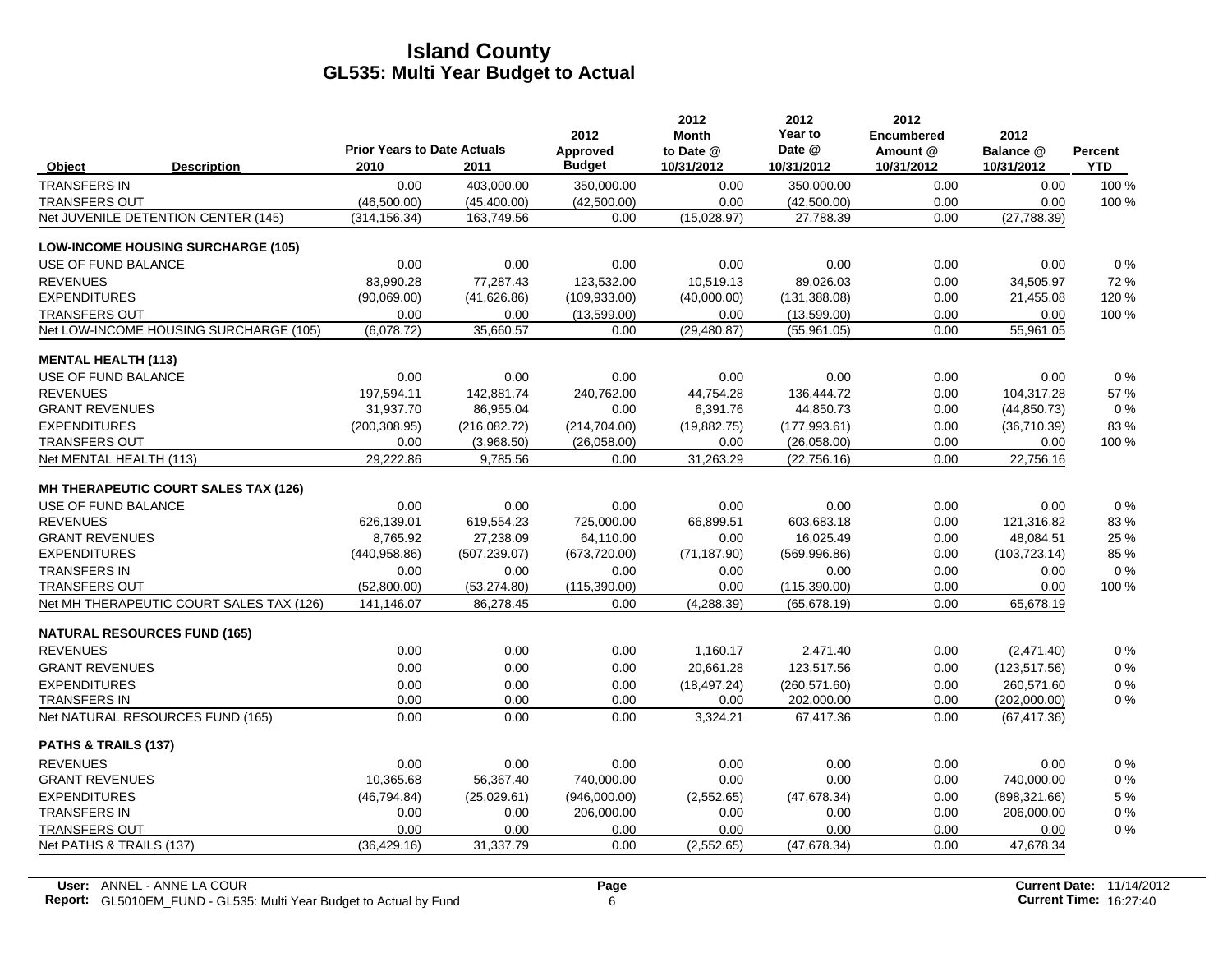|                            |                                          | <b>Prior Years to Date Actuals</b> |                | 2012                      | 2012<br><b>Month</b>    | 2012<br>Year to<br>Date @ | 2012<br><b>Encumbered</b> | 2012                    |                       |
|----------------------------|------------------------------------------|------------------------------------|----------------|---------------------------|-------------------------|---------------------------|---------------------------|-------------------------|-----------------------|
| Object                     | <b>Description</b>                       | 2010                               | 2011           | Approved<br><b>Budget</b> | to Date @<br>10/31/2012 | 10/31/2012                | Amount @<br>10/31/2012    | Balance @<br>10/31/2012 | Percent<br><b>YTD</b> |
|                            | <b>PUBLIC HEALTH POOLING (104)</b>       |                                    |                |                           |                         |                           |                           |                         |                       |
| USE OF FUND BALANCE        |                                          | 0.00                               | 0.00           | 0.00                      | 0.00                    | 0.00                      | 0.00                      | 0.00                    | $0\%$                 |
| <b>REVENUES</b>            |                                          | 1,088,973.89                       | 1,003,542.93   | 994,731.00                | 124,179.53              | 743,085.73                | 0.00                      | 251,645.27              | 75 %                  |
| <b>GRANT REVENUES</b>      |                                          | 874.687.67                         | 1.018.658.55   | 857.998.00                | 84,156.91               | 895.684.26                | 0.00                      | (37,686.26)             | 104 %                 |
| <b>EXPENDITURES</b>        |                                          | (2,535,723.40)                     | (2,291,114.38) | (2,388,899.00)            | (239, 897.08)           | (2,007,508.41)            | 0.00                      | (381, 390.59)           | 84 %                  |
| <b>TRANSFERS IN</b>        |                                          | 721,159.77                         | 425,274.00     | 637,237.00                | 0.00                    | 293,237.00                | 0.00                      | 344,000.00              | 46 %                  |
| <b>TRANSFERS OUT</b>       |                                          | (147, 967.00)                      | (114, 267.00)  | (101, 067.00)             | 0.00                    | (101, 067.00)             | 0.00                      | 0.00                    | 100 %                 |
|                            | Net PUBLIC HEALTH POOLING (104)          | 1,130.93                           | 42,094.10      | 0.00                      | (31, 560.64)            | (176, 568.42)             | 0.00                      | 176,568.42              |                       |
| <b>PUBLIC WORKS (139)</b>  |                                          |                                    |                |                           |                         |                           |                           |                         |                       |
| <b>USE OF FUND BALANCE</b> |                                          | 0.00                               | 0.00           | 12,662.00                 | 0.00                    | 0.00                      | 0.00                      | 12,662.00               | 0%                    |
| <b>REVENUES</b>            |                                          | 0.00                               | 0.00           | 0.00                      | 0.00                    | 0.00                      | 0.00                      | 0.00                    | $0\%$                 |
| <b>EXPENDITURES</b>        |                                          | (354, 139.30)                      | (356, 202.02)  | (457, 662.00)             | (36, 172.85)            | (364, 461.52)             | 0.00                      | (93,200.48)             | 80%                   |
| <b>TRANSFERS IN</b>        |                                          | 419,912.00                         | 431,600.00     | 445,000.00                | 0.00                    | 405,000.00                | 0.00                      | 40,000.00               | 91 %                  |
| <b>TRANSFERS OUT</b>       |                                          | 0.00                               | 0.00           | 0.00                      | 0.00                    | 0.00                      | 0.00                      | 0.00                    | $0\%$                 |
| Net PUBLIC WORKS (139)     |                                          | 65,772.70                          | 75,397.98      | 0.00                      | (36, 172.85)            | 40,538.48                 | 0.00                      | (40, 538.48)            |                       |
|                            | <b>REET 1 CAPITAL IMPROVEMENTS (134)</b> |                                    |                |                           |                         |                           |                           |                         |                       |
| USE OF FUND BALANCE        |                                          | 0.00                               | 0.00           | 388,000.00                | 0.00                    | 0.00                      | 0.00                      | 388,000.00              | $0\%$                 |
| <b>REVENUES</b>            |                                          | 577,101.54                         | 529,880.24     | 600,000.00                | 98,744.11               | 579,426.38                | 0.00                      | 20,573.62               | 97%                   |
| <b>EXPENDITURES</b>        |                                          | (96, 578.28)                       | (773, 410.83)  | (779,000.00)              | (13,685.63)             | (164, 875.20)             | 0.00                      | (614, 124.80)           | 21 %                  |
| <b>TRANSFERS IN</b>        |                                          | 0.00                               | 0.00           | 0.00                      | 0.00                    | 0.00                      | 0.00                      | 0.00                    | 0%                    |
| <b>TRANSFERS OUT</b>       |                                          | (76, 799.37)                       | (68,951.80)    | (209,000.00)              | 0.00                    | (179,000.00)              | 0.00                      | (30,000.00)             | 86 %                  |
|                            | Net REET 1 CAPITAL IMPROVEMENTS (134)    | 403,723.89                         | (312, 482.39)  | 0.00                      | 85,058.48               | 235,551.18                | 0.00                      | (235, 551.18)           |                       |
|                            | <b>REET 2 CAPITAL FACILITIES (135)</b>   |                                    |                |                           |                         |                           |                           |                         |                       |
| USE OF FUND BALANCE        |                                          | 0.00                               | 0.00           | 560,720.00                | 0.00                    | 0.00                      | 0.00                      | 560,720.00              | 0%                    |
| <b>REVENUES</b>            |                                          | 578,787.94                         | 529,880.24     | 600,000.00                | 98,744.11               | 579,426.38                | 0.00                      | 20,573.62               | 97 %                  |
| <b>GRANT REVENUES</b>      |                                          | 0.00                               | 0.00           | 0.00                      | 0.00                    | 0.00                      | 0.00                      | 0.00                    | 0%                    |
| <b>EXPENDITURES</b>        |                                          | (172, 604.02)                      | (168, 228.64)  | (630,000.00)              | (6,043.13)              | (98, 804.21)              | 0.00                      | (531, 195.79)           | 16 %                  |
| <b>TRANSFERS IN</b>        |                                          | 0.00                               | 0.00           | 0.00                      | 0.00                    | 0.00                      | 0.00                      | 0.00                    | 0%                    |
| <b>TRANSFERS OUT</b>       |                                          | (153, 320.00)                      | (186, 230.00)  | (530, 720.00)             | 0.00                    | (534,808.40)              | 0.00                      | 4,088.40                | 101 %                 |
|                            | Net REET 2 CAPITAL FACILITIES (135)      | 252,863.92                         | 175,421.60     | 0.00                      | 92,700.98               | (54, 186.23)              | 0.00                      | 54,186.23               |                       |
|                            | <b>REET ELECTRONIC TECHNOLOGY (150)</b>  |                                    |                |                           |                         |                           |                           |                         |                       |
| USE OF FUND BALANCE        |                                          | 0.00                               | 0.00           | 5,000.00                  | 0.00                    | 0.00                      | 0.00                      | 5,000.00                | 0%                    |
| <b>REVENUES</b>            |                                          | 13,612.00                          | 0.00           | 0.00                      | 0.00                    | 0.00                      | 0.00                      | 0.00                    | 0%                    |
| <b>GRANT REVENUES</b>      |                                          | 100,000.00                         | 0.00           | 0.00                      | 0.00                    | 0.00                      | 0.00                      | 0.00                    | 0%                    |
| <b>EXPENDITURES</b>        |                                          | (102, 283.14)                      | (4,821.91)     | (5,000.00)                | (1,234.40)              | (4,837.82)                | 0.00                      | (162.18)                | 97 %                  |
| <b>TRANSFERS OUT</b>       |                                          | 0.00                               | 0.00           | 0.00                      | 0.00                    | 0.00                      | 0.00                      | 0.00                    | 0%                    |
|                            | Net REET ELECTRONIC TECHNOLOGY (150)     | 11,328.86                          | (4,821.91)     | 0.00                      | (1,234.40)              | (4,837.82)                | 0.00                      | 4,837.82                |                       |

#### **RURAL COUNTY SALES TAX (121)**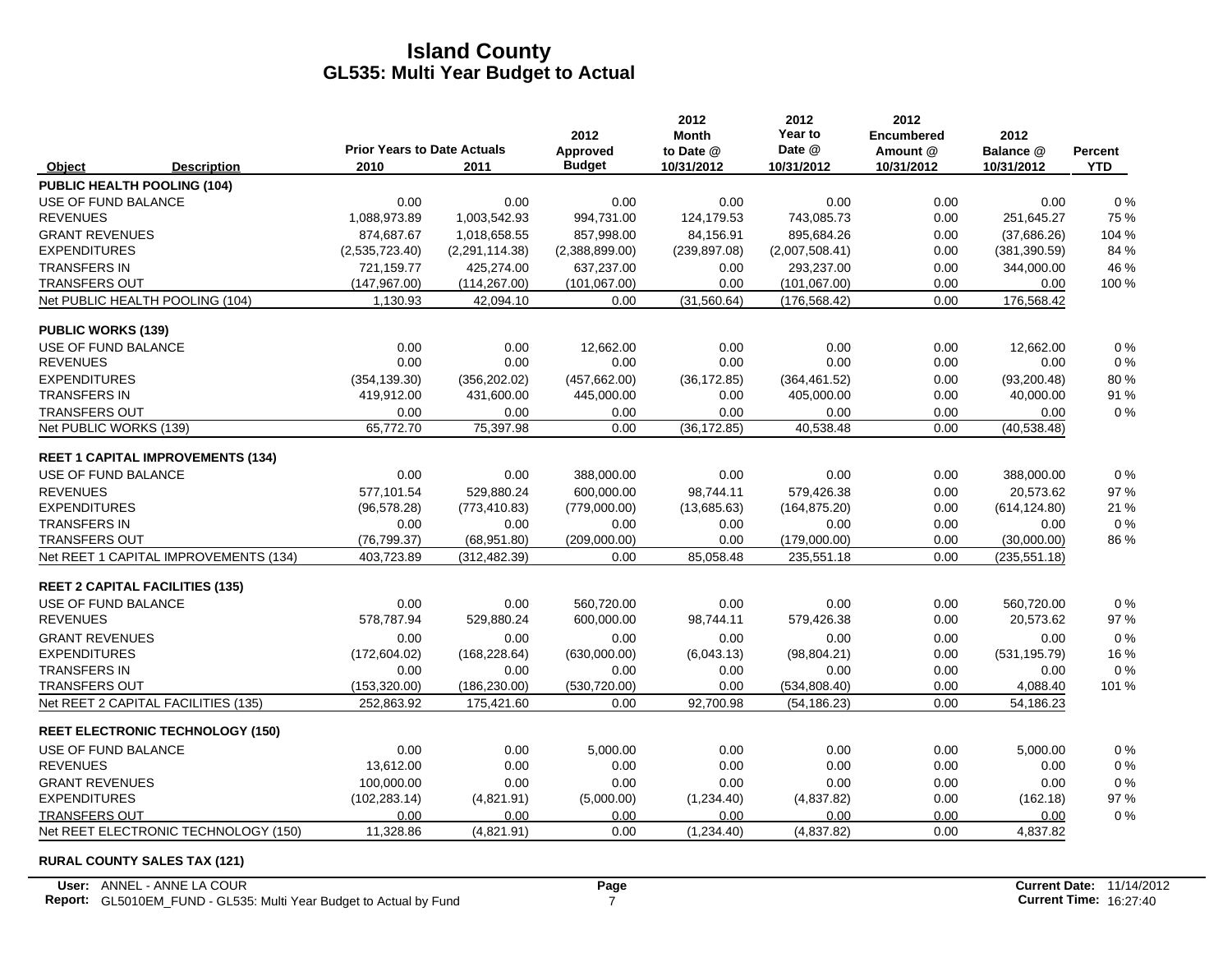|                              |                                                | <b>Prior Years to Date Actuals</b> |                | 2012                      | 2012<br>Month           | 2012<br>Year to<br>Date @ | 2012<br><b>Encumbered</b> | 2012                    |                              |
|------------------------------|------------------------------------------------|------------------------------------|----------------|---------------------------|-------------------------|---------------------------|---------------------------|-------------------------|------------------------------|
| <b>Object</b>                | <b>Description</b>                             | 2010                               | 2011           | Approved<br><b>Budget</b> | to Date @<br>10/31/2012 | 10/31/2012                | Amount @<br>10/31/2012    | Balance @<br>10/31/2012 | <b>Percent</b><br><b>YTD</b> |
| USE OF FUND BALANCE          |                                                | 0.00                               | 0.00           | 0.00                      | 0.00                    | 0.00                      | 0.00                      | 0.00                    | $0\%$                        |
| <b>REVENUES</b>              |                                                | 566,210.42                         | 555,043.51     | 625,000.00                | 60,705.03               | 1,080,602.87              | 0.00                      | (455,602.87)            | 173%                         |
| <b>EXPENDITURES</b>          |                                                | (715, 747.64)                      | (1,306,212.13) | (625,000.00)              | (16, 814.00)            | (319, 410.05)             | 0.00                      | (305, 589.95)           | 51 %                         |
| <b>TRANSFERS OUT</b>         |                                                | (2,800.00)                         | (2,700.00)     | 0.00                      | 0.00                    | 0.00                      | 0.00                      | 0.00                    | 0%                           |
|                              | Net RURAL COUNTY SALES TAX (121)               | (152, 337.22)                      | (753,868.62)   | 0.00                      | 43,891.03               | 761,192.82                | 0.00                      | (761, 192.82)           |                              |
|                              | <b>STORM &amp; SURFACE WATER UTILITY (144)</b> |                                    |                |                           |                         |                           |                           |                         |                              |
| USE OF FUND BALANCE          |                                                | 0.00                               | 0.00           | 0.00                      | 0.00                    | 0.00                      | 0.00                      | 0.00                    | 0%                           |
| <b>REVENUES</b>              |                                                | 92.77                              | 4,577.19       | 0.00                      | 6.16                    | 82.73                     | 0.00                      | (82.73)                 | $0\%$                        |
| <b>EXPENDITURES</b>          |                                                | (3,347.89)                         | (3,057.47)     | (27, 160.00)              | (9.85)                  | (2,643.95)                | 0.00                      | (24, 516.05)            | 10%                          |
| <b>TRANSFERS IN</b>          |                                                | 6,420.00                           | 25,930.00      | 27,160.00                 | 0.00                    | 27,160.00                 | 0.00                      | 0.00                    | 100 %                        |
|                              | Net STORM & SURFACE WATER UTILITY (144)        | 3,164.88                           | 27,449.72      | 0.00                      | (3.69)                  | 24,598.78                 | 0.00                      | (24, 598.78)            |                              |
| TREASURER'S M & O (116)      |                                                |                                    |                |                           |                         |                           |                           |                         |                              |
| USE OF FUND BALANCE          |                                                | 0.00                               | 0.00           | 0.00                      | 0.00                    | 0.00                      | 0.00                      | 0.00                    | 0%                           |
| <b>REVENUES</b>              |                                                | 29,277.38                          | 51,763.34      | 77,424.00                 | 15,189.32               | 121,273.45                | 0.00                      | (43,849.45)             | 157 %                        |
| <b>EXPENDITURES</b>          |                                                | (35, 196.05)                       | (68,999.05)    | (77, 424.00)              | (7,089.85)              | (116, 485.84)             | 0.00                      | 39,061.84               | 150 %                        |
| <b>TRANSFERS OUT</b>         |                                                | 0.00                               | 0.00           | 0.00                      | 0.00                    | 0.00                      | 0.00                      | 0.00                    | 0%                           |
| Net TREASURER'S M & O (116)  |                                                | (5,918.67)                         | (17, 235.71)   | 0.00                      | 8,099.47                | 4,787.61                  | 0.00                      | (4,787.61)              |                              |
|                              | <b>TRIAL COURT IMPROVEMENT (157)</b>           |                                    |                |                           |                         |                           |                           |                         |                              |
| <b>REVENUES</b>              |                                                | 18,008.65                          | 23,763.93      | 5,000.00                  | 11,929.53               | 23,960.43                 | 0.00                      | (18,960.43)             | 479 %                        |
| <b>EXPENDITURES</b>          |                                                | (5,380.65)                         | (2,535.08)     | (5,000.00)                | 0.00                    | 0.00                      | 0.00                      | (5,000.00)              | 0%                           |
|                              | Net TRIAL COURT IMPROVEMENT (157)              | 12,628.00                          | 21,228.85      | 0.00                      | 11,929.53               | 23,960.43                 | 0.00                      | (23,960.43)             |                              |
|                              | <b>VETERANS ASSISTANCE (107)</b>               |                                    |                |                           |                         |                           |                           |                         |                              |
| USE OF FUND BALANCE          |                                                | 0.00                               | 0.00           | 0.00                      | 0.00                    | 0.00                      | 0.00                      | 0.00                    | 0%                           |
| <b>REVENUES</b>              |                                                | 3.694.02                           | 771.41         | 148,000.00                | 41,422.88               | 122,400.06                | 0.00                      | 25,599.94               | 83%                          |
| <b>EXPENDITURES</b>          |                                                | (62, 942.44)                       | (62, 763.15)   | (140, 048.00)             | (6, 184.04)             | (61, 160.86)              | 0.00                      | (78, 887.14)            | 44 %                         |
| <b>TRANSFERS OUT</b>         |                                                | 0.00                               | (1,587.40)     | (7,952.00)                | 0.00                    | (7,952.00)                | 0.00                      | 0.00                    | 100 %                        |
|                              | Net VETERANS ASSISTANCE (107)                  | (59, 248.42)                       | (63, 579.14)   | 0.00                      | 35,238.84               | 53,287.20                 | 0.00                      | (53, 287.20)            |                              |
|                              | <b>WATER QUALITY ASSISTANCE (149)</b>          |                                    |                |                           |                         |                           |                           |                         |                              |
| <b>REVENUES</b>              |                                                | 110,354.54                         | 86,971.78      | 232,500.00                | 16,686.70               | 127,361.10                | 0.00                      | 105,138.90              | 55 %                         |
| <b>GRANT REVENUES</b>        |                                                | 0.00                               | 30,327.10      | 100,000.00                | 22,067.20               | 81,148.69                 | 0.00                      | 18,851.31               | 81 %                         |
| <b>EXPENDITURES</b>          |                                                | (198, 495.95)                      | (247, 713.07)  | (332, 500.00)             | (40, 728.87)            | (268, 470.03)             | 0.00                      | (64,029.97)             | 81%                          |
| <b>TRANSFERS IN</b>          |                                                | 0.00                               | 0.00           | 0.00                      | 0.00                    | 0.00                      | 0.00                      | 0.00                    | 0%                           |
| <b>TRANSFERS OUT</b>         |                                                | 0.00                               | 0.00           | 0.00                      | 0.00                    | 0.00                      | 0.00                      | 0.00                    | 0%                           |
|                              | Net WATER QUALITY ASSISTANCE (149)             | (88, 141.41)                       | (130, 414.19)  | 0.00                      | (1,974.97)              | (59,960.24)               | 0.00                      | 59,960.24               |                              |
| <b>Grand Total All Funds</b> |                                                | 2,019,108.28                       | 884,562.66     | 0.00                      | 2,442,362.35            | 3,985,110.14              | 0.00                      | (3,985,110.14)          |                              |
|                              |                                                |                                    |                |                           |                         |                           |                           |                         |                              |